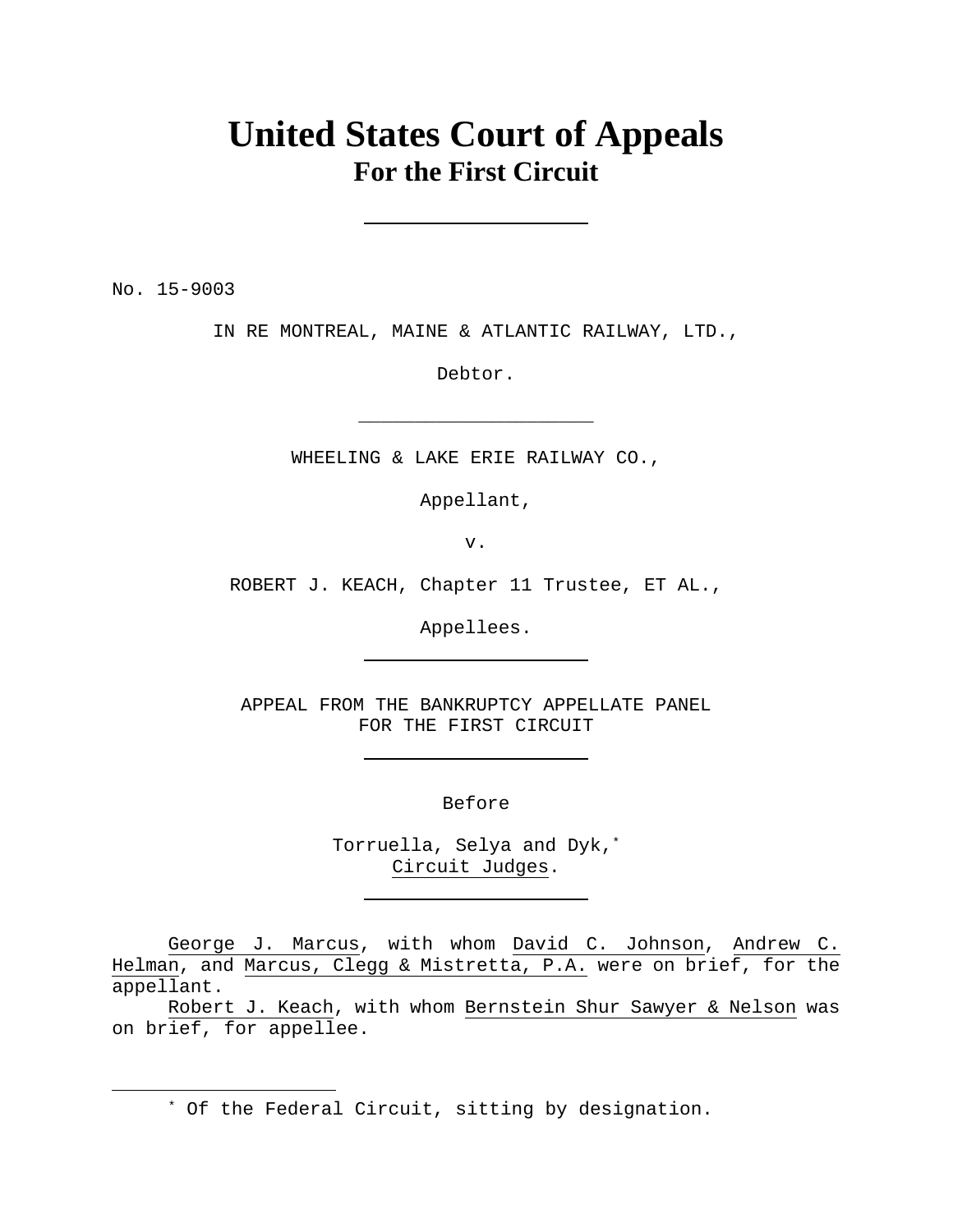August 19, 2015

L

 $\overline{a}$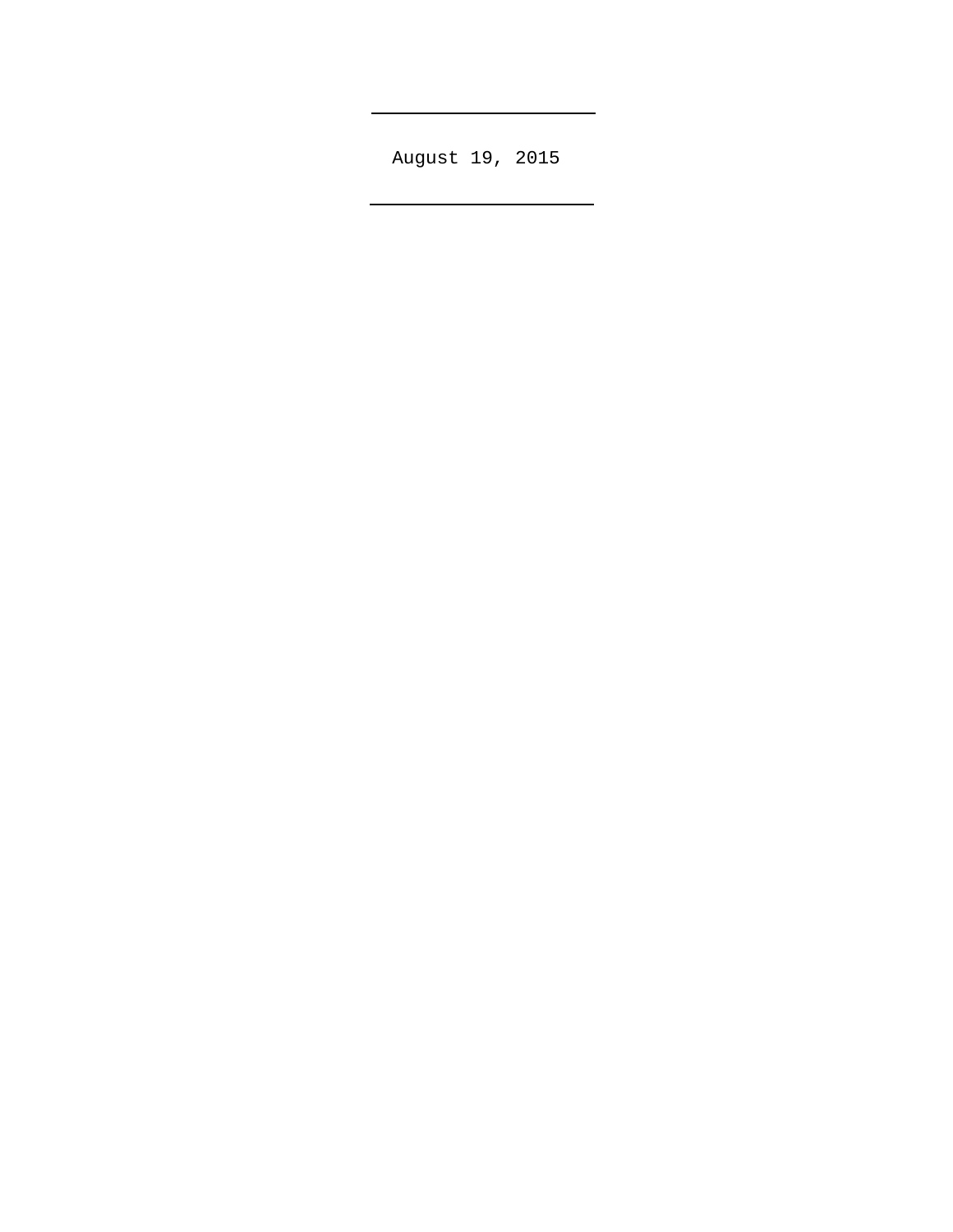**SELYA**, **Circuit Judge**. This bankruptcy appeal presents an issue of first impression at the federal appellate level: does Article 9 of the Uniform Commercial Code (UCC), as enacted in Maine, govern the taking and perfection of a security interest in a right to payment arising under an insurance policy? The bankruptcy court answered this question in the negative; determined that Maine common law controlled; and held that the affected creditor, appellant Wheeling & Lake Erie Railway Company (Wheeling), had failed properly to perfect its security interest in payments due to the debtor under an insurance policy. See In re Montreal Me. & Atl. Ry. Ltd. (MMA I), No. 13-10670, 2014 WL 1491301, at \*2 (Bankr. D. Me. Apr. 15, 2014). Based on this determination, the court awarded the proceeds from a settlement arising out of a disputed claim under the policy to the debtor, free and clear of Wheeling's asserted interest. See id. The bankruptcy appellate panel (BAP) affirmed, see Wheeling & Lake Erie Ry. Co. v. Keach (In re Montreal, Me. & Atl. Ry., Ltd.) (MMA II), 521 B.R. 703, 715 (B.A.P. 1st Cir. 2014), and so do we.

#### **I. BACKGROUND**

 We briefly rehearse the facts and travel of the case. In June of 2009, Wheeling extended to the debtor, Montreal, Maine and Atlantic Railway, Ltd. (MMA), a \$6,000,000 line of credit. To secure its obligations under the line of credit, MMA executed and

- 3 -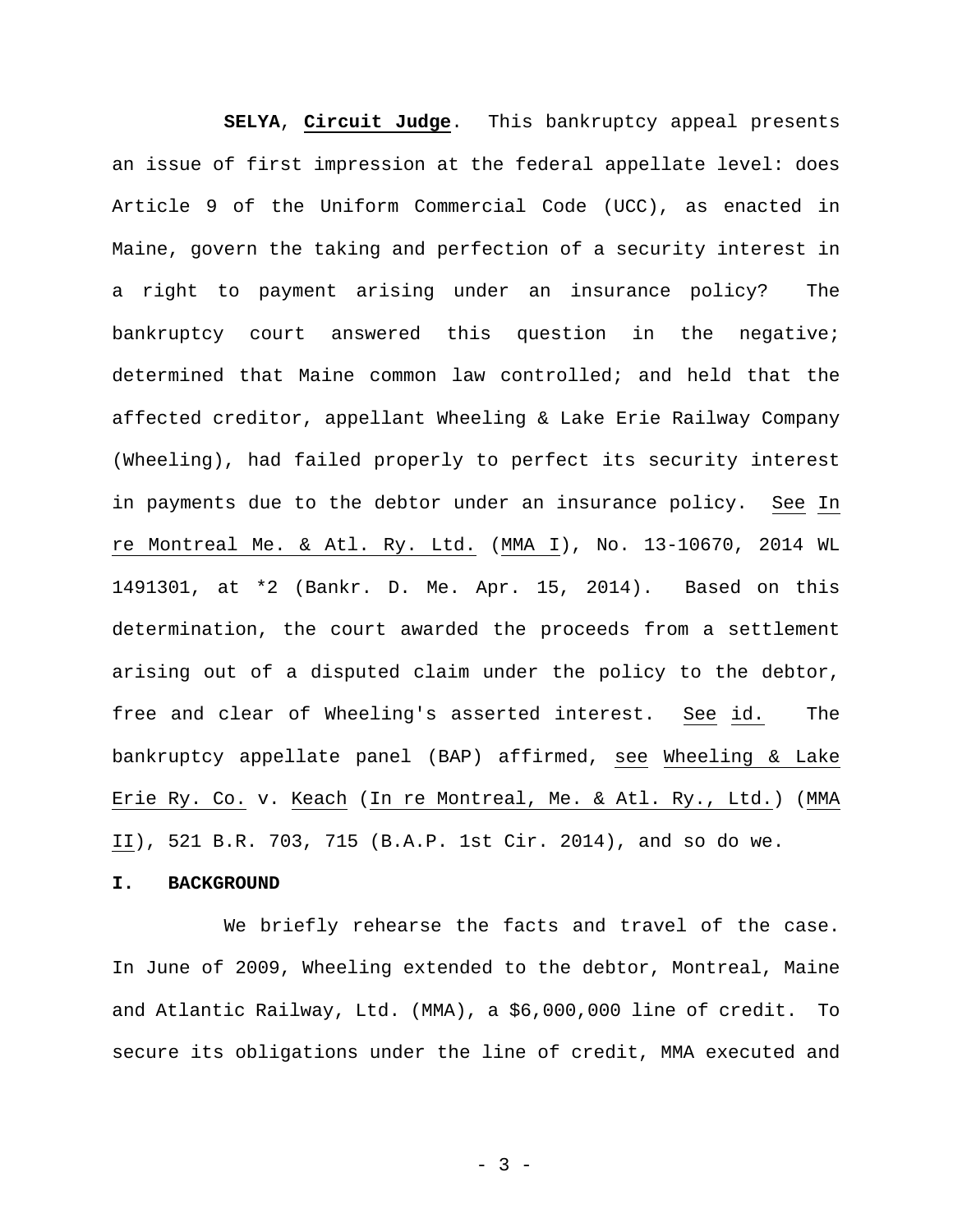delivered to Wheeling a security agreement (the Agreement).<sup>1</sup> The Agreement purposed to grant Wheeling a security interest in:

> A. All Accounts and other rights to payment (including Payment Intangibles), whether or not earned by performance, including but not limited to, payment for property or services sold, leased, rented, licensed, or assigned. This includes any rights and interests (including all liens) that [MMA] may have by law or agreement against any account debtor or obligor of [MMA].

B. All Inventory[.]

1

C. All additions, accessions, substitutions, replacements, products to or for, and all cash or non-cash proceeds of any of the foregoing, including insurance proceeds.

It further provided that all rights thereunder were to be governed by Maine law, except where Maine's iteration of the UCC directed application of the law of the state in which MMA was located (Delaware).

 Wheeling sought to perfect its security interest by filing a UCC-1 financing statement with the Delaware Department of State. It took no other action to perfect an interest in any insurance policies that MMA might hold or come to hold.

<sup>1</sup> Several of MMA's affiliates were parties to the line of credit, the Agreement, and a series of related transactions. For ease in exposition, we refer to MMA and its affiliates, collectively, as MMA. We similarly omit any discussion of parallel Canadian insolvency proceedings involving MMA's Canadian subsidiary.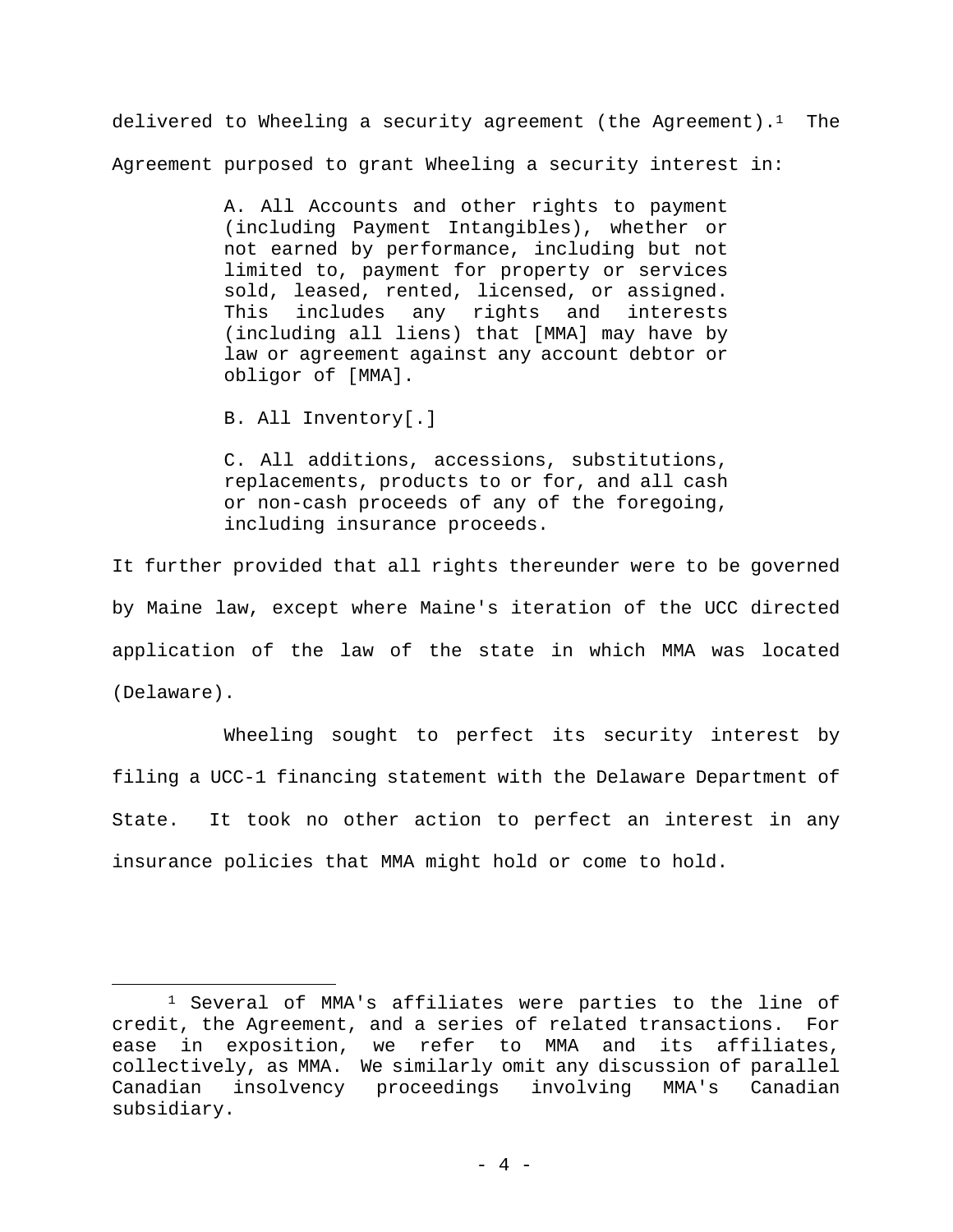In April of 2013, Travelers Property Casualty Company of America (Travelers) issued a commercial property insurance policy (the Policy) to MMA. The Policy granted MMA \$7,500,000 of total coverage and contained a section purporting to cover business interruption. Within a matter of months, a calamitous incident of historic proportions brought the Policy into play.

 On July 6, an MMA freight train that included 72 tanker cars filled with oil derailed in Lac-Mégantic, Québec. The derailment sparked massive explosions, which destroyed part of Lac-Mégantic and killed 47 people. In the wake of this disaster, MMA filed a claim under the Policy for, inter alia, lost business income. Travelers denied the claim, asserting that it had not insured against business interruption.

 In early August, MMA filed a voluntary petition for protection under Chapter 11 of the Bankruptcy Code. See 11 U.S.C. § 301. Shortly thereafter, Robert J. Keach (the trustee) was appointed to serve as Chapter 11 trustee for MMA's railroad reorganization proceeding. See id. § 1163. Travelers moved for relief from the automatic stay, see id. § 362, so that it could seek a declaration that the Policy did not afford business interruption coverage. The bankruptcy court denied this motion.

Wheeling  $-$  which by then was owed the entire  $$6,000,000$ under the line of credit  $-$  soon instituted an adversary proceeding against MMA, Travelers, and the trustee in which it sought a

- 5 -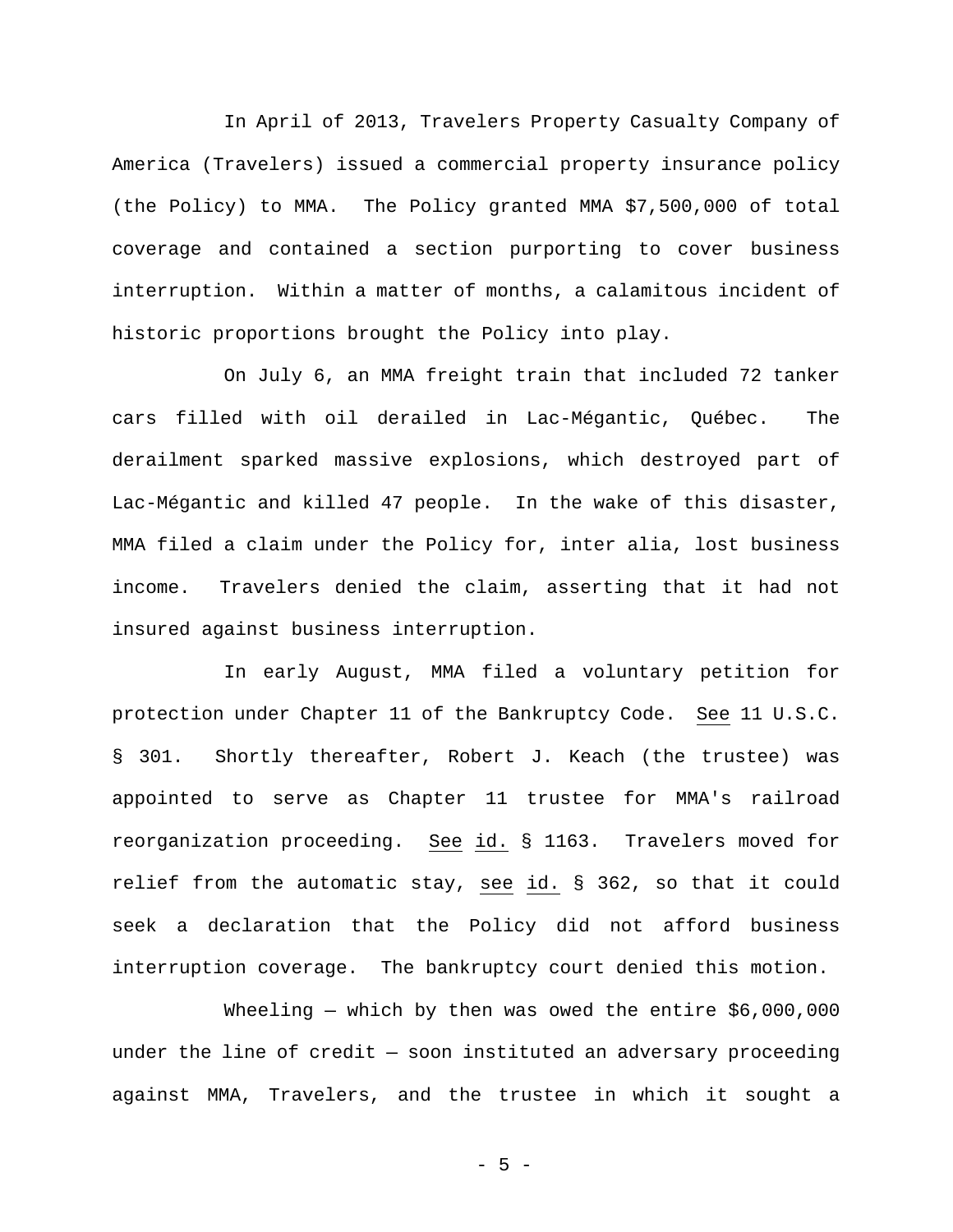declaration regarding the nature, extent, validity, and priority of its asserted security interest in any payments due under the Policy. Without objection, the bankruptcy court stayed the adversary proceeding. Meanwhile, MMA and the trustee began negotiations with Travelers. Those negotiations culminated in a settlement that, in relevant part, required Travelers to pay \$3,800,000 to MMA in satisfaction of all claims under the Policy.

 When the trustee moved for bankruptcy court approval of the settlement, Wheeling objected. Wheeling argued that the Agreement granted it a first-priority security interest in the proposed settlement. The gist of Wheeling's position was that it held a perfected security interest in all payment rights belonging to MMA and that the proposed settlement payment constituted proceeds of MMA's right to payment under the Policy, which although contingent — arose at the time the Policy was issued.

 Initially, the bankruptcy court temporized: it granted the approval motion but ordered the funds held in escrow pending a determination of the rights of the parties and the priorities of their competing claims. The bankruptcy court later ruled that Wheeling's asserted security interest was unenforceable because Article 9 of the UCC does not apply to an interest in a claim under a policy of insurance and Wheeling had failed to perfect its interest under Maine common law. See MMA I, 2014 WL 1491301, at \*2. Building on this foundation, the court concluded that MMA was

- 6 -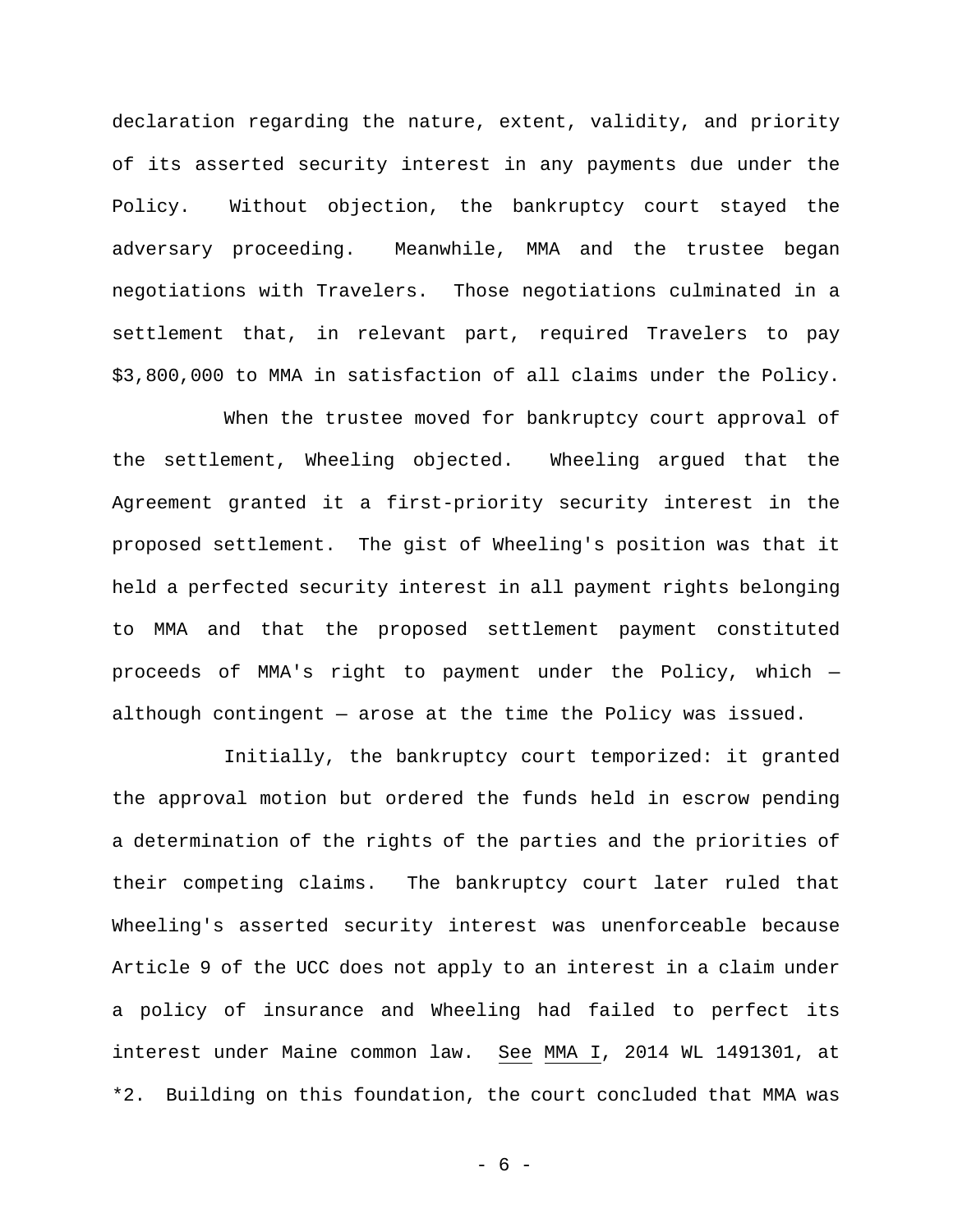entitled to the settlement proceeds free and clear of Wheeling's asserted interest. See id. Wheeling appealed to the BAP, which affirmed. See MMA II, 521 B.R. at 715. This timely second-tier appeal ensued.

## **II. ANALYSIS**

 Appeals in bankruptcy cases are filtered through a twotiered system of intermediate appellate review. A disappointed litigant normally must take a first-tier appeal to either the district court or the BAP. See 28 U.S.C. § 158(a)-(b); Brandt v. Repco Printers & Lithographics, Inc. (In re Healthco Int'l, Inc.), 132 F.3d 104, 107 (1st Cir. 1997). Whichever route the litigant chooses, further recourse is to the courts of appeals. See 28 U.S.C. § 158(d)(1); City Sanit., LLC v. Allied Waste Servs. of Mass., LLC (In re Am. Cartage, Inc.), 656 F.3d 82, 87 (1st Cir. 2011). We accord no special deference to determinations made by the first-tier appellate tribunal but, rather, train the lens of our inquiry directly on the bankruptcy court's decision. See Gannett v. Carp (In re Carp), 340 F.3d 15, 21 (1st Cir. 2003). Within this framework, we assay the bankruptcy court's findings of fact for clear error and its conclusions of law de novo. See Am. Cartage, 656 F.3d at 87.

#### **A. Applicability of Article 9.**

 In bankruptcy proceedings, state law generally supplies the rules governing the validity and perfection of security

- 7 -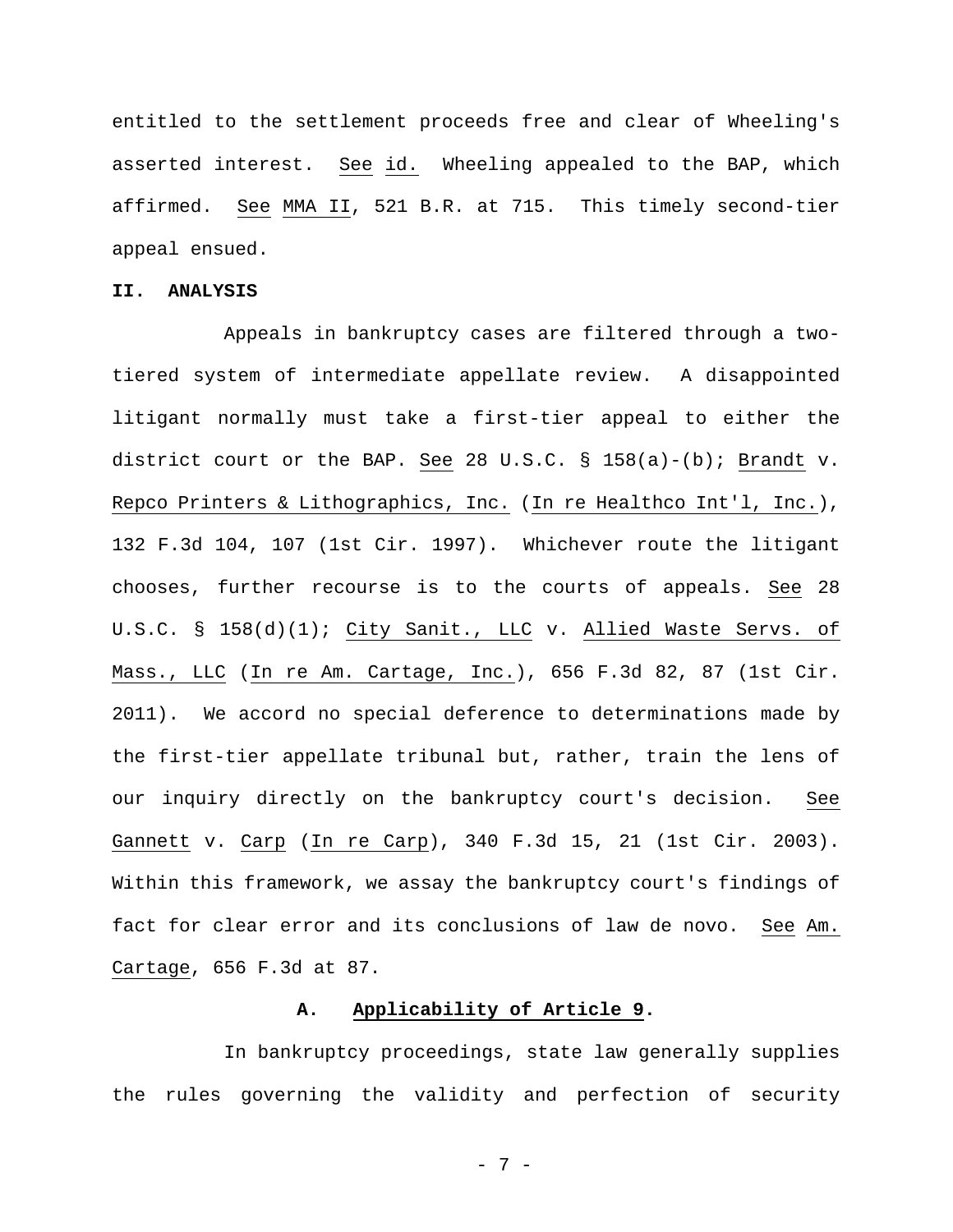interests. See Indian Motocycle Assocs. III Ltd. P'ship v. Mass. Hous. Fin. Agency, 66 F.3d 1246, 1252 (1st Cir. 1995). Here, the Agreement directs us to Maine as the source of the relevant state law. In Maine, secured transactions are largely governed by a state-specific adaptation of Article 9 of the UCC. See Me. Rev. Stat. tit. 11, §§ 9-1101 to 9-1709.

 Wheeling posits that Article 9, as enacted in Maine, applies to the creation of security interests in rights to payment arising under insurance policies. It further posits that because Article 9 governs the taking and perfection of security interests in such payment rights, the bankruptcy court erred by looking to the common law to evaluate the enforceability of Wheeling's asserted interest.

 As relevant here, Article 9 applies to transactions "regardless of [] form, that create[] a security interest in personal property or fixtures by contract." Id. § 9-1109(1)(a). But Article 9 expressly excludes certain transactions from its scope. The validity of security interests created through such transactions is determined by reference either to other statutes or to the common law. See Am. Bank & Trust Co. v. Jardine Ins. Servs. Tex., Inc. (In re Barton Indus., Inc.), 104 F.3d 1241, 1246- 47 (10th Cir. 1997).

 One subset of transactions that Article 9 excludes encompasses the "transfer of an interest in or an assignment of a

- 8 -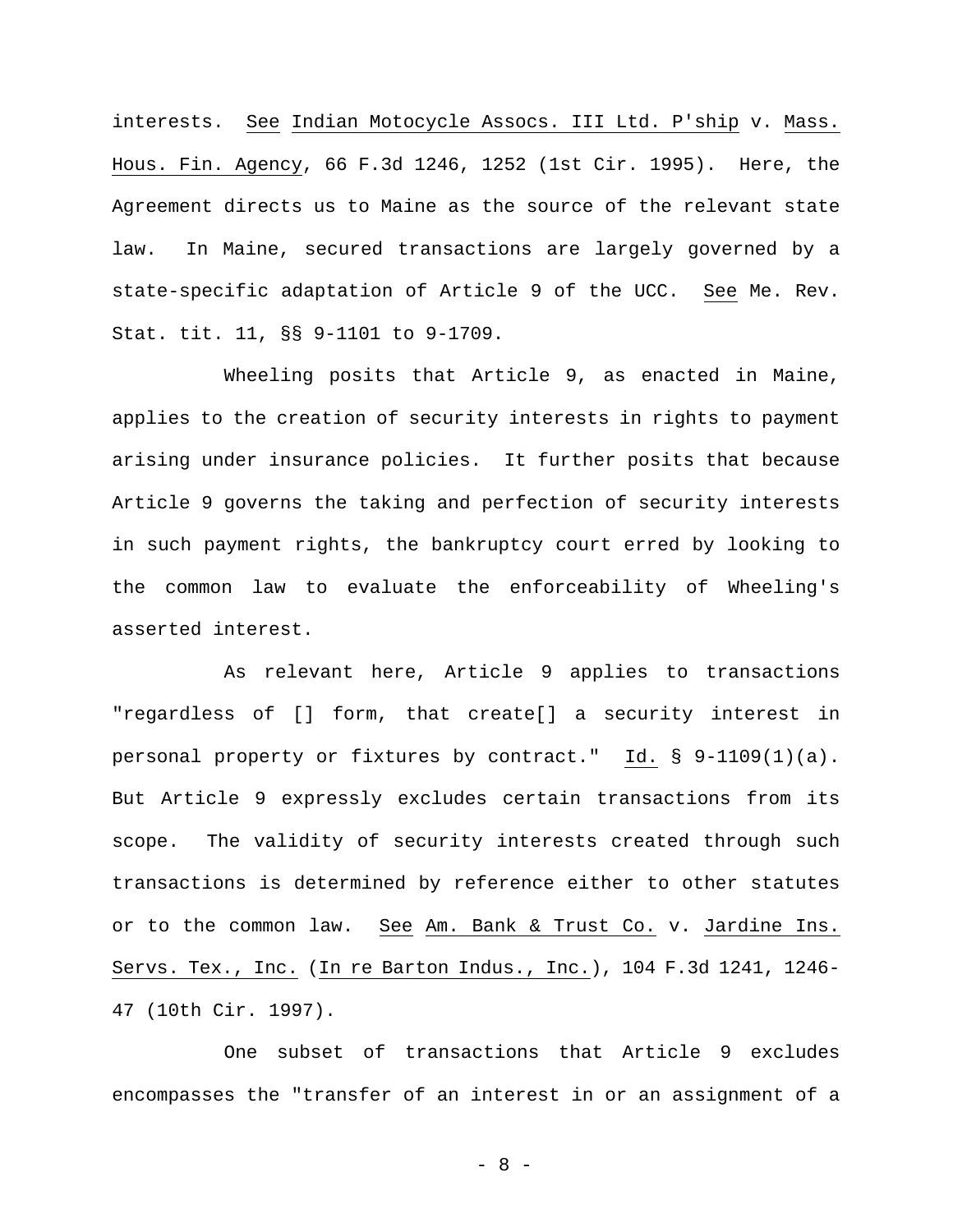claim under a policy of insurance." Me. Rev. Stat. tit. 11, § 9- 1109(4)(h). Thus, the question becomes whether Article 9's insurance exclusion covers payment rights under insurance policies. We turn to that question.

 The insurance exclusion is broadly worded. It was inserted in Article 9 to ensure that financing arrangements involving the use of insurance policies as collateral would remain matters of state insurance law. See 7 Thomas M. Quinn, Quinn's Uniform Commercial Code Commentary & Law Digest § 9-104[A][9] (rev. 2d ed. 2011); see also Thico Plan, Inc. v. Maplewood Poultry Co. (In re Maplewood Poultry Co.), 2 B.R. 550, 554 (Bankr. D. Me. 1980) (Cyr, J.) (noting that insurance transactions were excluded at insurance industry's request). This is borne out by the official commentary to Article 9, which originally explained that all transactions involving the use of "[r]ights under" insurance policies as collateral were excluded because such transactions "are often quite special, do not fit easily under a general commercial statute and are adequately covered by existing law." Me. Rev. Stat. tit. 11, § 9-104 cmt. 7 (repealed 2001).<sup>2</sup>

1

<sup>2</sup> We say "originally" because the Maine legislature enacted an overhauled version of Article 9 (known as Revised Article 9) some 15 years ago. Those revisions, widely enacted by other states as well, were accompanied by their own commentary. But the revisions leave the insurance exclusion intact, and the newer commentary does not contradict the language alluded to above.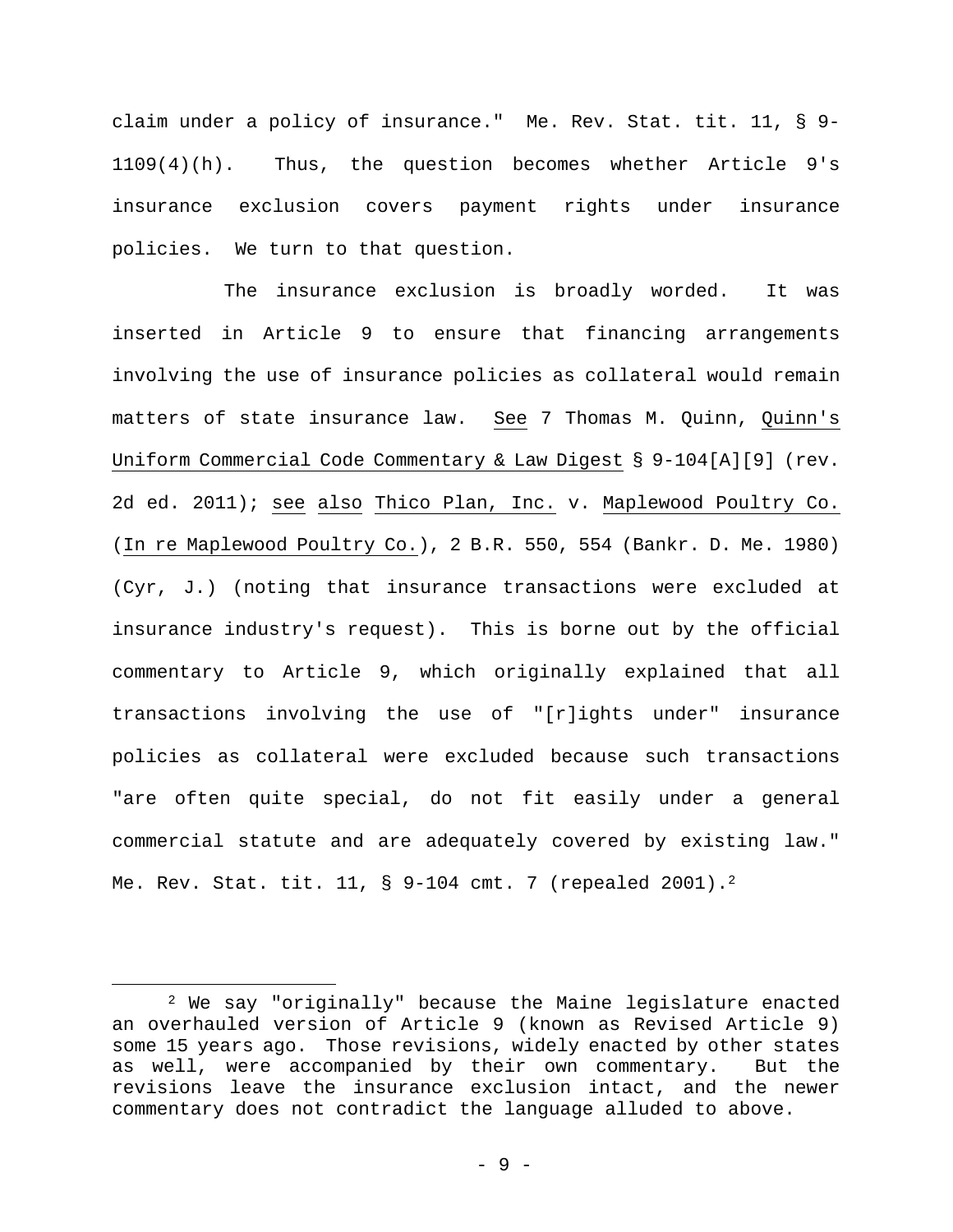By its terms, the exclusion applies to the use of an insurance policy as original collateral or to any assignment of a claim under an insurance policy. See Am. Bank, FSB v. Cornerstone Cmty. Bank, 733 F.3d 609, 614 (6th Cir. 2013); PPG Indus., Inc. v. Hartford Fire Ins. Co., 531 F.2d 58, 60 (2d Cir. 1976). And the exclusion is generally understood to sweep more expansively in line with the official commentary's reference to the use of "rights" under an insurance policy as collateral. Consistent with this broader articulation of applicability, courts regularly have read the exclusion to remove from the reach of Article 9 any transaction involving the transfer of rights under an insurance policy.

 One example will suffice. Many cases construing the exclusion have done so in the context of determining whether the exclusion applies to the creation of security interests in refunded insurance premiums under premium financing agreements. Courts typically have concluded that the right to reimbursement of unearned premiums is an interest arising under a policy of insurance and, thus, lies within the exclusion and outside the scope of Article 9. See, e.g., In re JII Liquidating, Inc., 344 B.R. 875, 882-84 (Bankr. N.D. Ill. 2006) (citing cases). Their reasoning emphasizes that the Article 9 insurance exclusion applies to the transfer of "interests inseparable from insurance policies." Maplewood Poultry, 2 B.R. at 555; see Drabkin v. A.I.

 $- 10 -$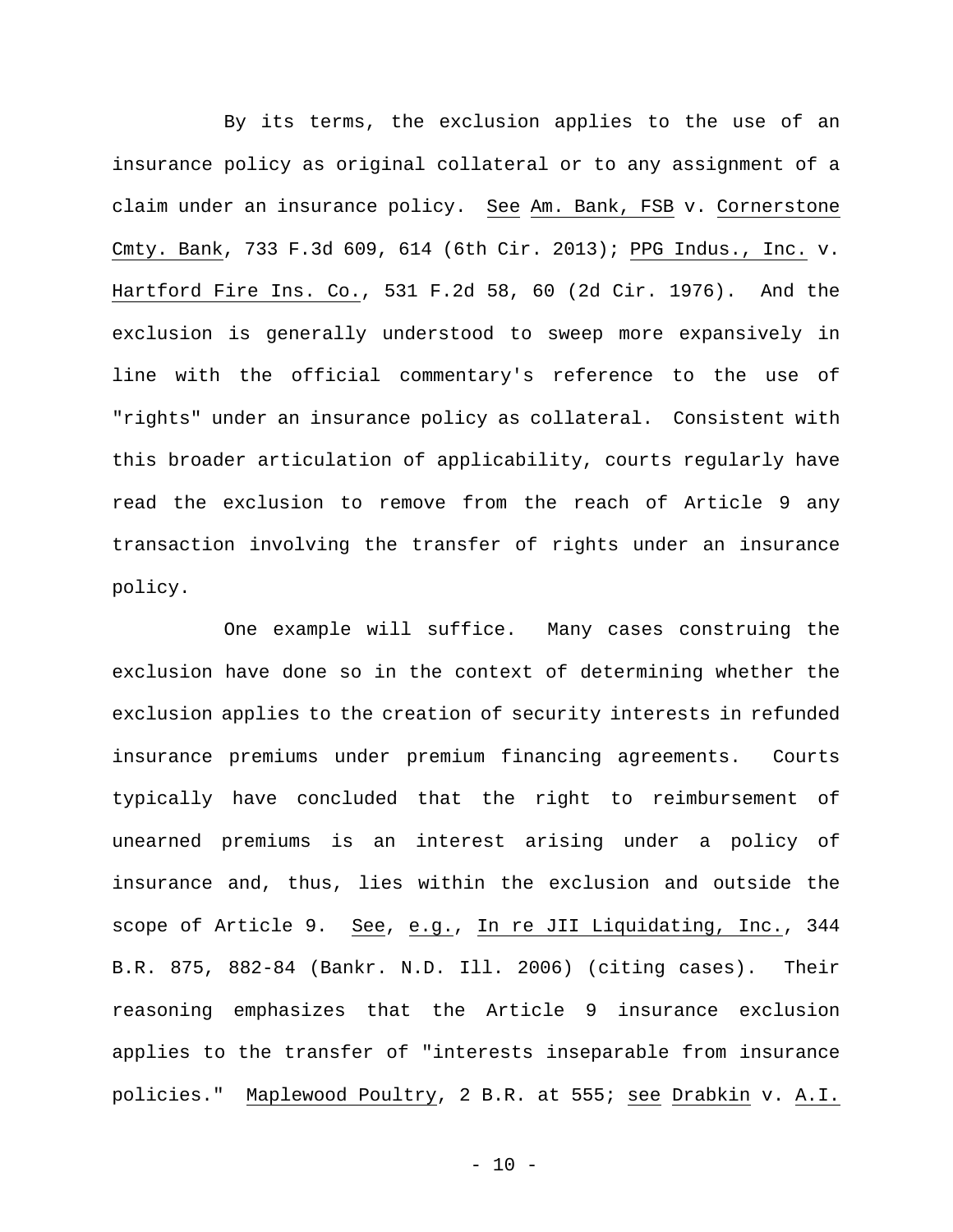Credit Corp. (In re Auto-Train Corp.), 9 B.R. 159, 164-65 (Bankr. D.D.C. 1981).

 Viewed against this backdrop, the assignment of a right to payment under an insurance policy, which is inseparable from the policy itself, falls squarely within the heartland of the exclusion. One can scarcely imagine a right more central to an insurance contract than the policyholder's right to be paid. Indeed, the very purpose of the exclusion was to place this type of financing transaction beyond the reach of Article 9. See 9A William D. Hawkland & Frederick H. Miller, Uniform Commercial Code Series § 9-109:12 [Rev] (2001) (explaining that Article 9 purposely excludes transactions in which debtor uses right to be paid under insurance policy as collateral).

 Wheeling balks at this seemingly straightforward application of the insurance exclusion. It submits that there is a difference between a "claim" under an insurance policy and a "right to payment" under an insurance policy, and that the exclusion applies only to the former. In its view, the former is the process by which a policyholder demands payment whereas the latter is either an "account" or a "payment intangible" (both of which are forms of collateral falling within the scope of Article 9).

 This acrobatic exercise in semantics does not get Wheeling very far. Although there may be a difference between a

- 11 -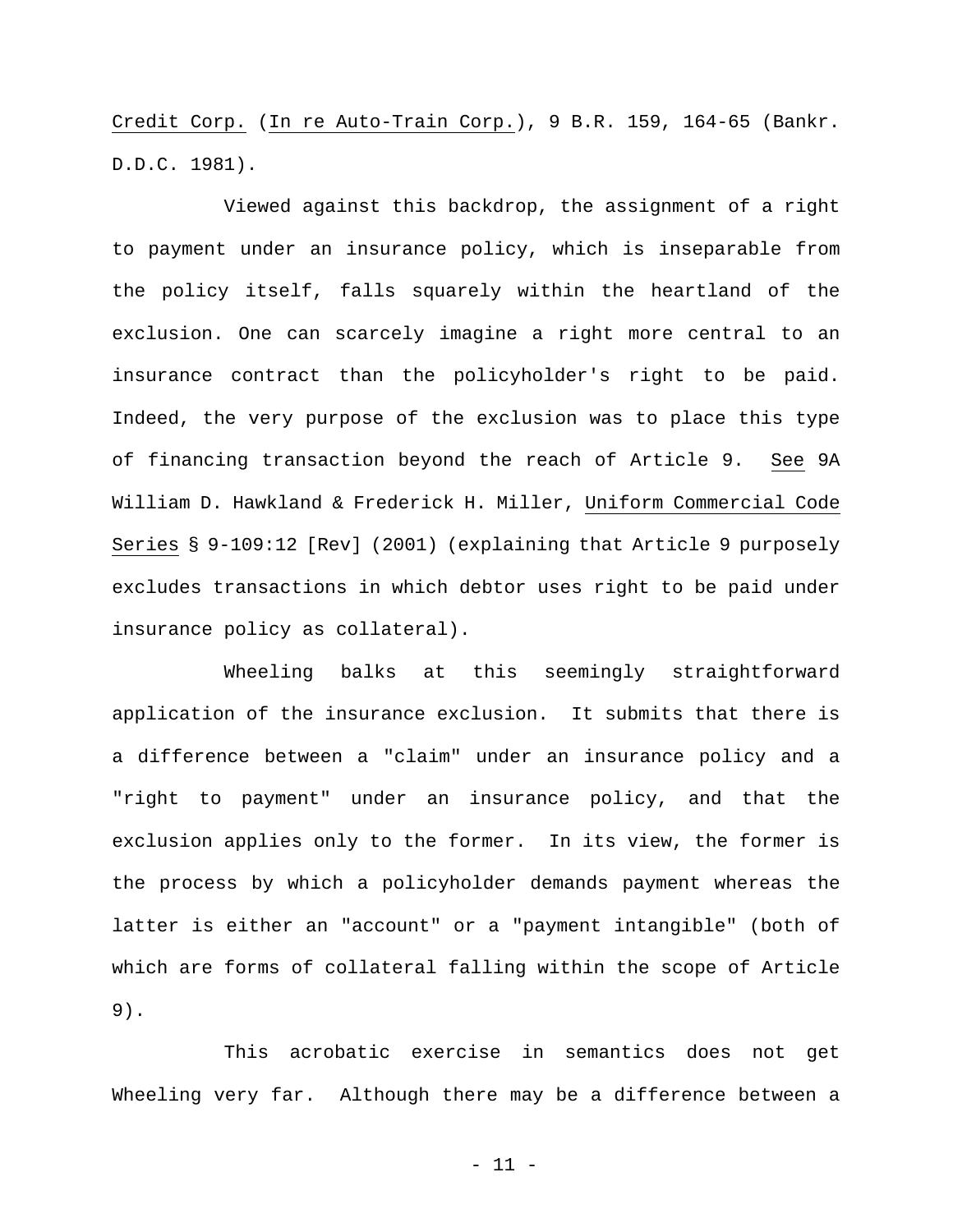claim and a right to payment, Wheeling's argument hinges on a tortured reading of the insurance exclusion. Its argument assumes that the insurance exclusion applies only to claims under insurance policies, but that assumption has quite properly been rejected by a number of courts as contrary to the plain language of the exclusion. See Am. Bank, 733 F.3d at 614 (collecting cases). The impetus for this chorus of rejection is both compelling and obvious: by its terms, the insurance exclusion applies broadly to interests in as well as to claims under an insurance policy. See Me. Rev. Stat. tit.  $11$ , §  $9-1109(4)(h)$ . To cinch the matter, the original commentary makes it transparently clear that the insurance exclusion was meant to cover the use of rights under insurance policies as collateral. Thus, even if we grant Wheeling's premise that a contingent right to payment (divisible from any associated claims) came into being when the Policy was issued, that right to payment is inextricably intertwined with the Policy itself and plainly beyond the reach of Article 9.<sup>3</sup>

 $\overline{a}$ 

<sup>3</sup> Article 9 does contain an exception for insurance payments that constitute proceeds of other collateral. See Me. Rev. Stat. tit. 11, § 9-1109(4)(h). But that exception requires that a creditor have a valid security interest in some other collateral as to which an insurance payment is "proceeds." See Miller v. Norwest Bank Minn., N.A. (In re Inv. & Tax Servs., Inc.), 148 B.R. 571, 574 (Bankr. D. Minn. 1992). Because Wheeling's asserted interest in MMA's contingent right to payment under the Policy is invalid, it does not have a security interest in any collateral as to which the settlement payment can be considered proceeds. See id.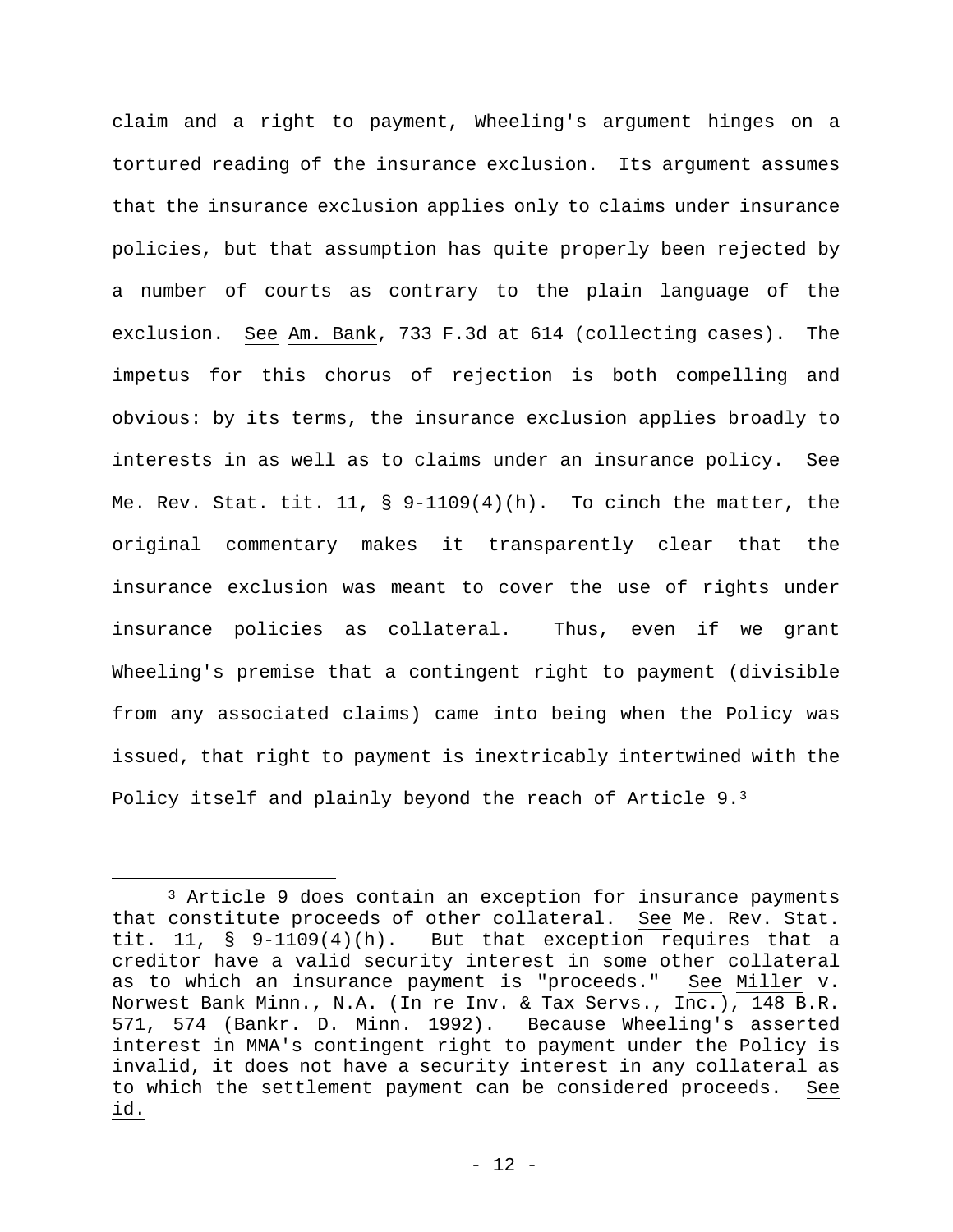In an apparent effort to create some space between MMA's right to payment of the settlement funds and the Policy itself (and thereby escape the grasp of Article 9's insurance exclusion), Wheeling alternatively suggests that the payment right did not come into existence until Travelers agreed to pay the settlement amount to MMA. But this alternative theory does not sufficiently disentangle the right to receive payment under the Policy from an interest in the Policy itself. Even if it did, the theory would fail as a matter of bankruptcy law.

 Under the Bankruptcy Code, a security interest that is properly perfected before the initiation of bankruptcy proceedings does not extend to property rights acquired by either the debtor or the bankruptcy estate after the filing of the bankruptcy petition. See 11 U.S.C. § 552(a). Here, Travelers did not agree to pay MMA in satisfaction of its claims under the Policy until after MMA instituted bankruptcy proceedings. Under Wheeling's alternative theory, therefore, MMA's right to payment would constitute post-petition property to which Wheeling's asserted security interest cannot attach.4

 $\overline{a}$ 

<sup>4</sup> For the sake of completeness, we note that since Wheeling asserts (for purposes of this argument) that it has an interest in MMA's right to payment as original collateral, the Bankruptcy Code's exception for post-petition proceeds would be inapplicable. See 11 U.S.C. § 552(b).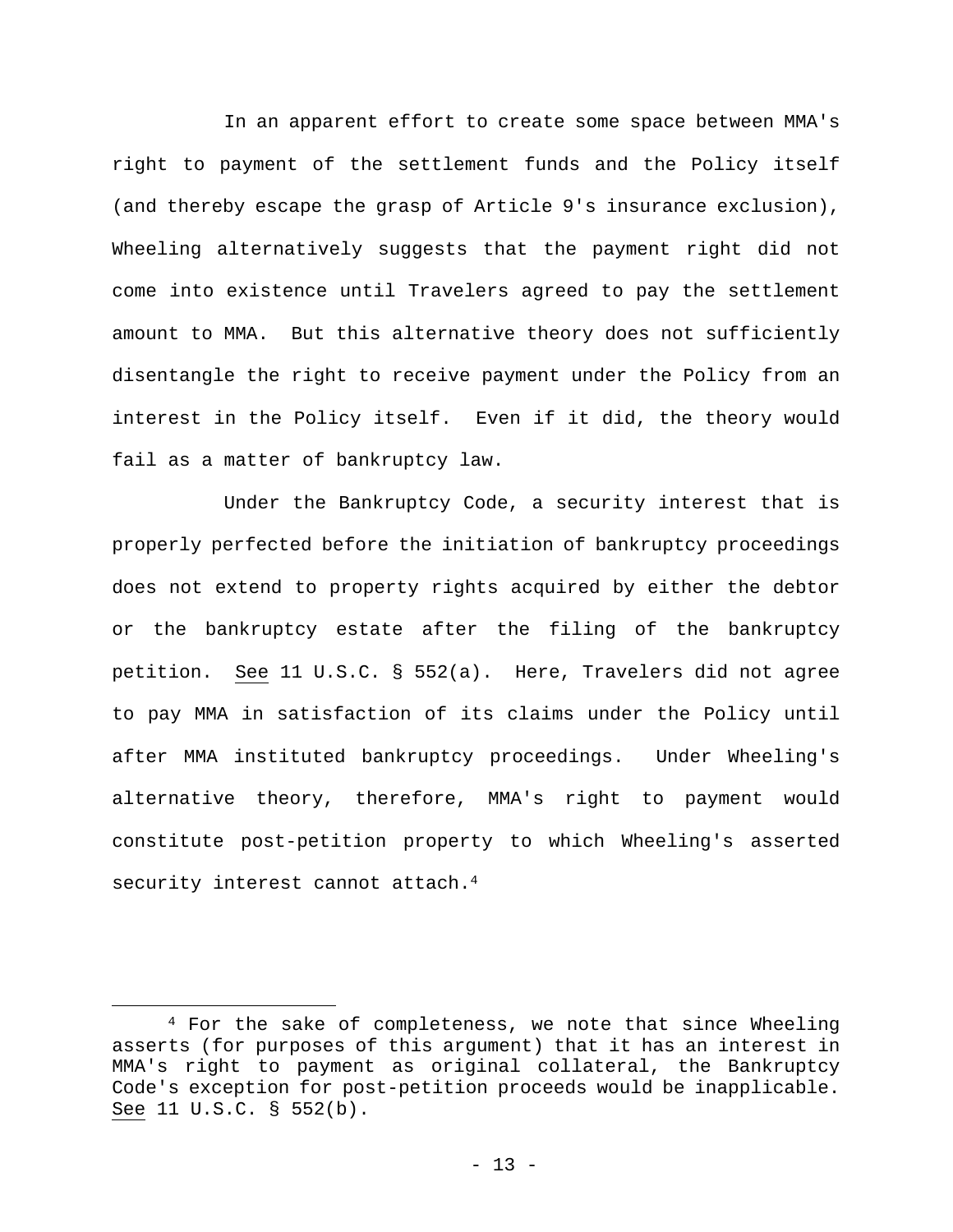Caught between the Scylla of the insurance exclusion and the Charybdis of section 552(a), Wheeling makes two further attempts to convince us that we have overlooked subtle nuances lurking in the penumbras of Article 9. Neither attempt is persuasive.

 First, Wheeling labors to construct a parallel between Article 9's insurance exclusion and Article 9's treatment of tort claims. But that parallel is more imagined than real. Article 9 expressly excludes security interests in "claim[s] arising in tort," Me. Rev. Stat. tit. 11, § 9-1109(4)(*l*), but "once a claim arising in tort has been settled and reduced to a contractual obligation to pay, the right to payment becomes a payment intangible and ceases to be a claim arising in tort," id. § 9-1109 cmt. 15. Unlike a tort claim, however, the right to payment under an insurance policy is always in the nature of "a contractual obligation to pay." And at any rate, the insurance exclusion applies broadly to interests in and claims under an insurance policy, whereas the tort exclusion applies solely to claims. The two exclusions are simply not fair congeners.

 Wheeling's second effort is no more rewarding. It insists that interpreting the insurance exclusion to exclude payment rights under insurance policies contravenes the intent of both the drafters of the UCC and the Maine legislature. But the

- 14 -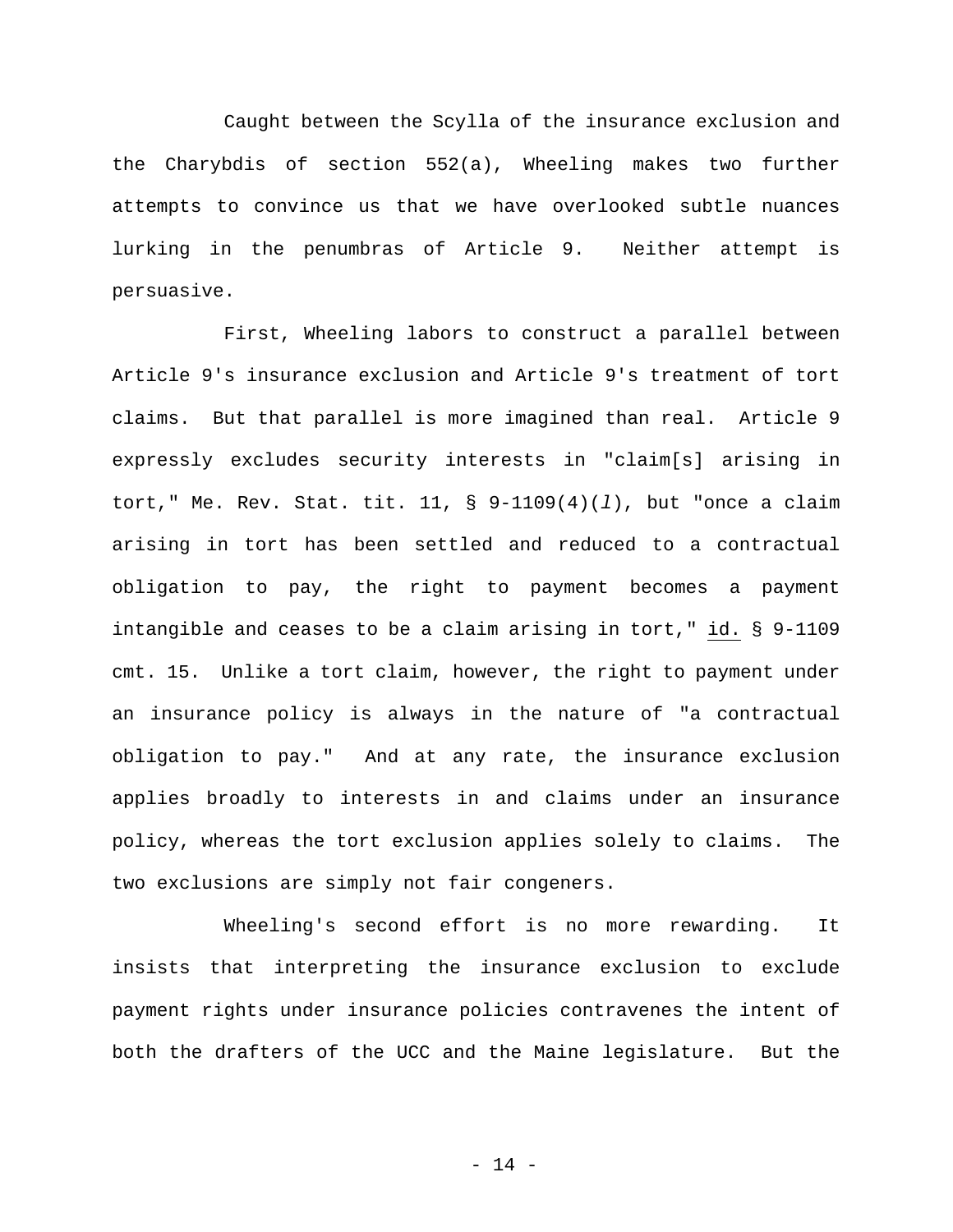opposite is true: it is Wheeling's position that is at odds with legislative intent. We explain briefly.

 Although Revised Article 9 expanded the number and type of transactions subject to the statute in an endeavor to bring greater certainty to the law of securitization — the drafters widened the definition of "account" and added a new category of collateral called "payment intangibles" — these changes by no means evinced an intent to bring all payment streams within the scope of Article 9. Pertinently for present purposes, the drafters chose to retain the broadly worded insurance exclusion with minimal modifications (none of which is helpful to Wheeling).

 Wheeling's suggestion that the revised definition of "account" includes the right to payment under an insurance policy is wishful thinking. Even though an "account" is now defined to include "a right to payment of a monetary obligation . . . [f]or a policy of insurance issued or to be issued," id. § 9-1102(2)(c), that language has nothing to do with the policyholder's right to payment under an insurance contract. Rather, the quoted language refers to an insurer's right to be paid in connection with the sale of an insurance policy. Had the drafters intended the term "account" to include insurance payouts, the definition would have referred to payment under an insurance policy instead of payment for the issuance of a policy. After all, it would be curious for a policyholder to be paid for the issuance of its policy.

 $- 15 -$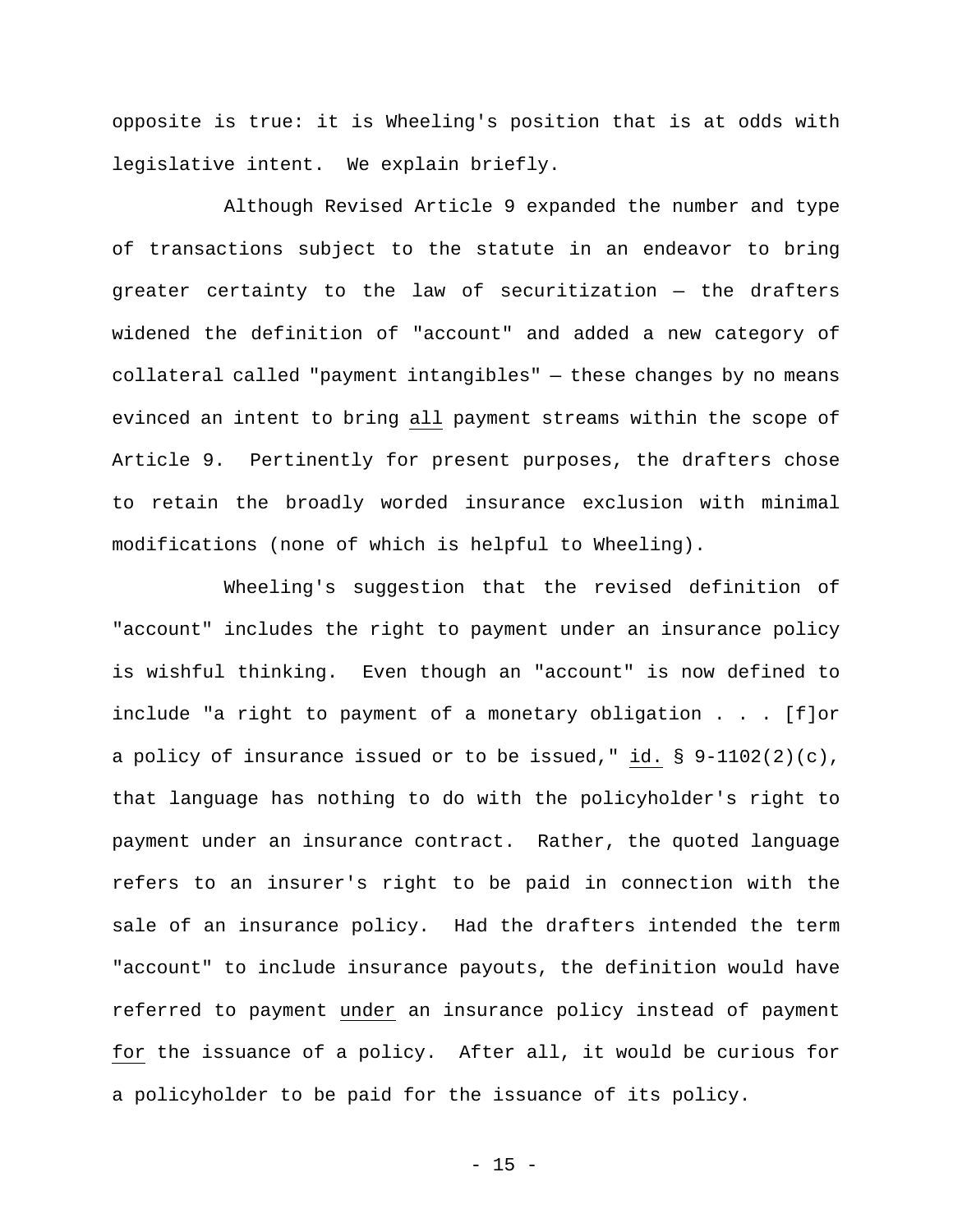Our construction of this language is buttressed by the fact that most of the other items included within the meaning of "account" correspond to receivables that a commercial debtor is likely to generate in the course of its business. See United States v. Williams, 553 U.S. 285, 294 (2008) (explaining that under canon of noscitur a sociis words and phrases are "given more precise content by the neighboring words with which [they are] associated"). For example, the term "account" includes receivables related to the sale or lease of property, see Me. Rev. Stat. tit. 11, § 9-1102(2)(a), the provision of services, see id.  $\S$  9-1102(2)(b), the sale of energy, see id.  $\S$  9-1102(2)(e), and the use of charge cards, see id. § 9-1102(2)(g).

 Any lingering doubt as to whether the definition of "account" includes a policyholder's right to payment under an insurance policy is dispelled by Article 9's treatment of "healthcare-insurance receivables." Article 9 expressly carves such receivables out of the insurance exclusion, see id.  $\S$  9-1109(4)(h), and explicitly identifies them as a species of "account," see id. § 9-1102(2). To accomplish this singular treatment, a healthcare-insurance receivable is defined as "an interest in or claim under a policy of insurance that is a right to payment of a monetary obligation for health-care goods or services provided or to be provided." Id. § 9-1102(46). We think that it is no coincidence that this definition refers particularly to interests in and claims

 $- 16 -$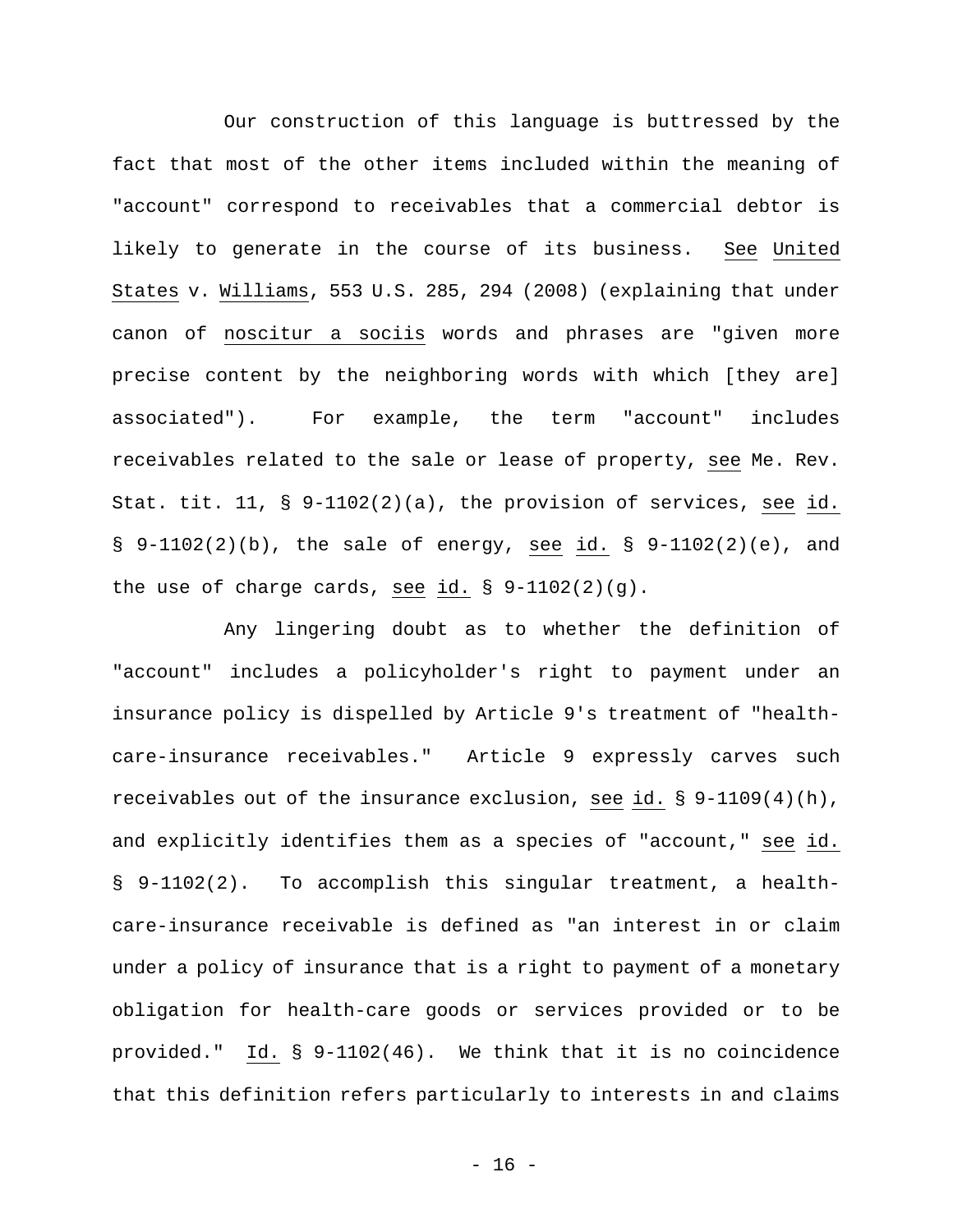under health-care-insurance policies. Solely as a result of this added language, health-care-insurance receivables include a "patient's right to payment under [his] health-care insurance policy." Steven L. Harris & Charles W. Mooney, Jr., How Successful Was the Revision of UCC Article 9?: Reflections of the Reporters, 74 Chi.-Kent L. Rev. 1357, 1376 (1999). That right is deemed to be an "account" despite the fact that "the patient's right to payment is not of a type that is included . . . in the broader definition of [account] in Revised Article 9." Id. No comparable language applies to claims for payment under other types of insurance policies.

 The UCC's singular treatment of health-care-insurance claims is telling. If the term "account" already included a policyholder's right to payment under an insurance policy, there would have been no reason at all for the drafters of Article 9 to excise health-care-insurance receivables from the insurance exclusion and add specific language designed to bring those receivables — and only those receivables — within the definition of "account." There is a general canon of statutory construction which teaches that courts should construe statutes to avoid rendering superfluous any words or phrases therein. See, e.g., Astoria Fed. Sav. & Loan Ass'n v. Solimino, 501 U.S. 104, 112 (1991); Stromberg-Carlson Corp. v. State Tax Assessor, 765 A.2d 566, 569 (Me. 2001). That canon applies four-square here:

- 17 -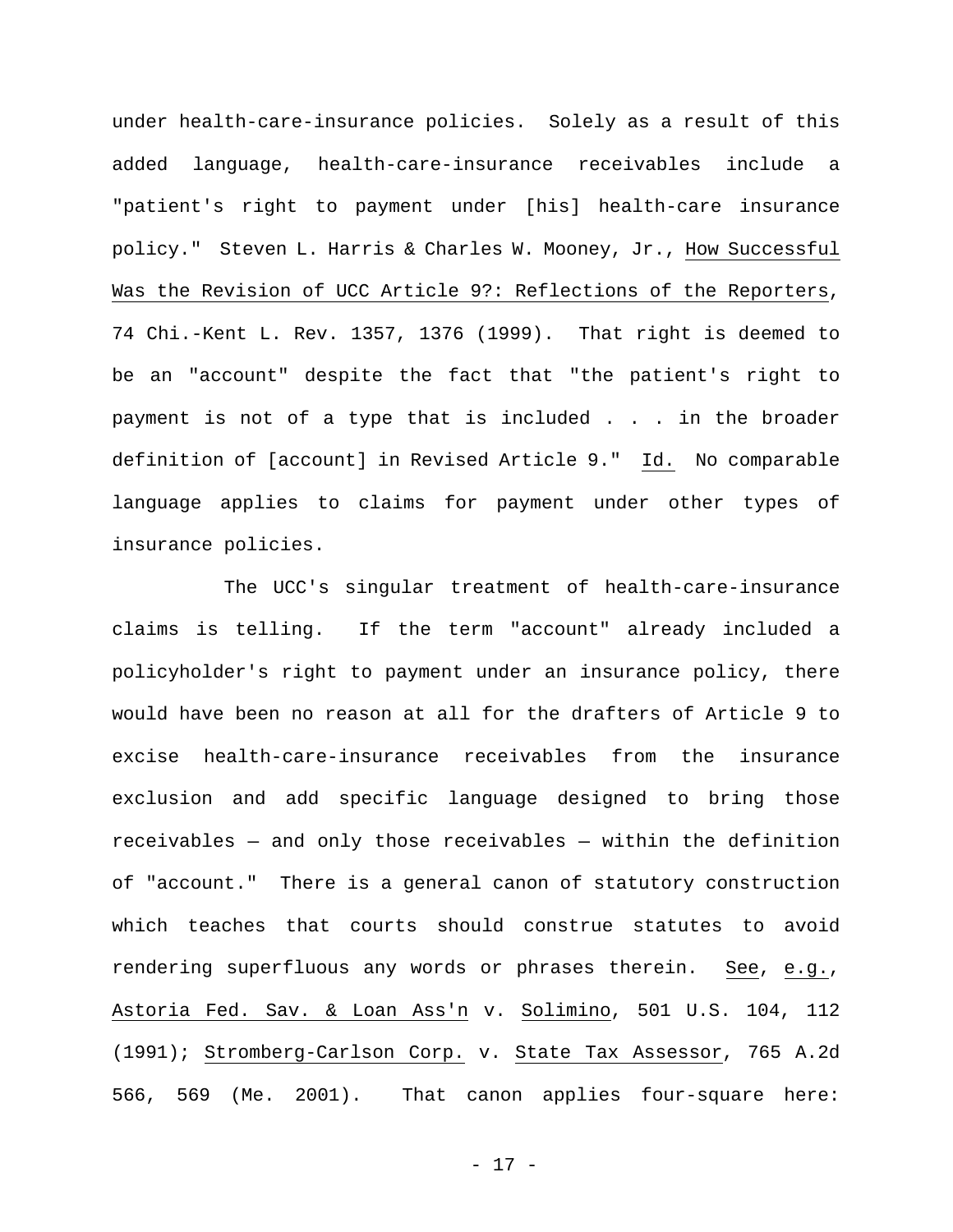accepting Wheeling's ambitious definition of "account" would make totally redundant the language of Revised Article 9 dealing with health-care-insurance receivables. There is no justification for creating such a redundancy by judicial fiat.5

 Wheeling's back-up position is that the right to payment under an insurance policy constitutes a "payment intangible" and, as such, eludes the insurance exclusion. Here, too, Wheeling's reach exceeds its grasp.

 A "payment intangible" is defined as "a general intangible under which the account debtor's principal obligation is a monetary obligation." Me. Rev. Stat. tit. 11, § 9-1102(61). Though Wheeling's thesis might have a patina of plausibility if one were to view the definition of "payment intangible" in a vacuum, that patina dissolves under the glare of careful scrutiny. It is common ground that when general and specific provisions of a statute conflict, the specific provision controls. See, e.g., HCSC-Laundry v. United States, 450 U.S. 1, 6 (1981) (per curiam); Ziegler v. Am. Maize-Prods. Co., 658 A.2d 219, 222 (Me. 1995).

 $\overline{a}$ 

<sup>5</sup> We add, moreover, that Wheeling's arguments about legislative intent are further contradicted by the history of the Article 9 revision process. The drafters of Revised Article 9 originally voted to eliminate the insurance exclusion altogether but, in the end, settled for bringing health-care-insurance receivables within the ambit of the statute. See Harris & Mooney, supra, at 1374-76. Adopting Wheeling's self-serving reading of Revised Article 9 would gut the insurance exclusion, notwithstanding the drafters' decision to leave it mostly intact.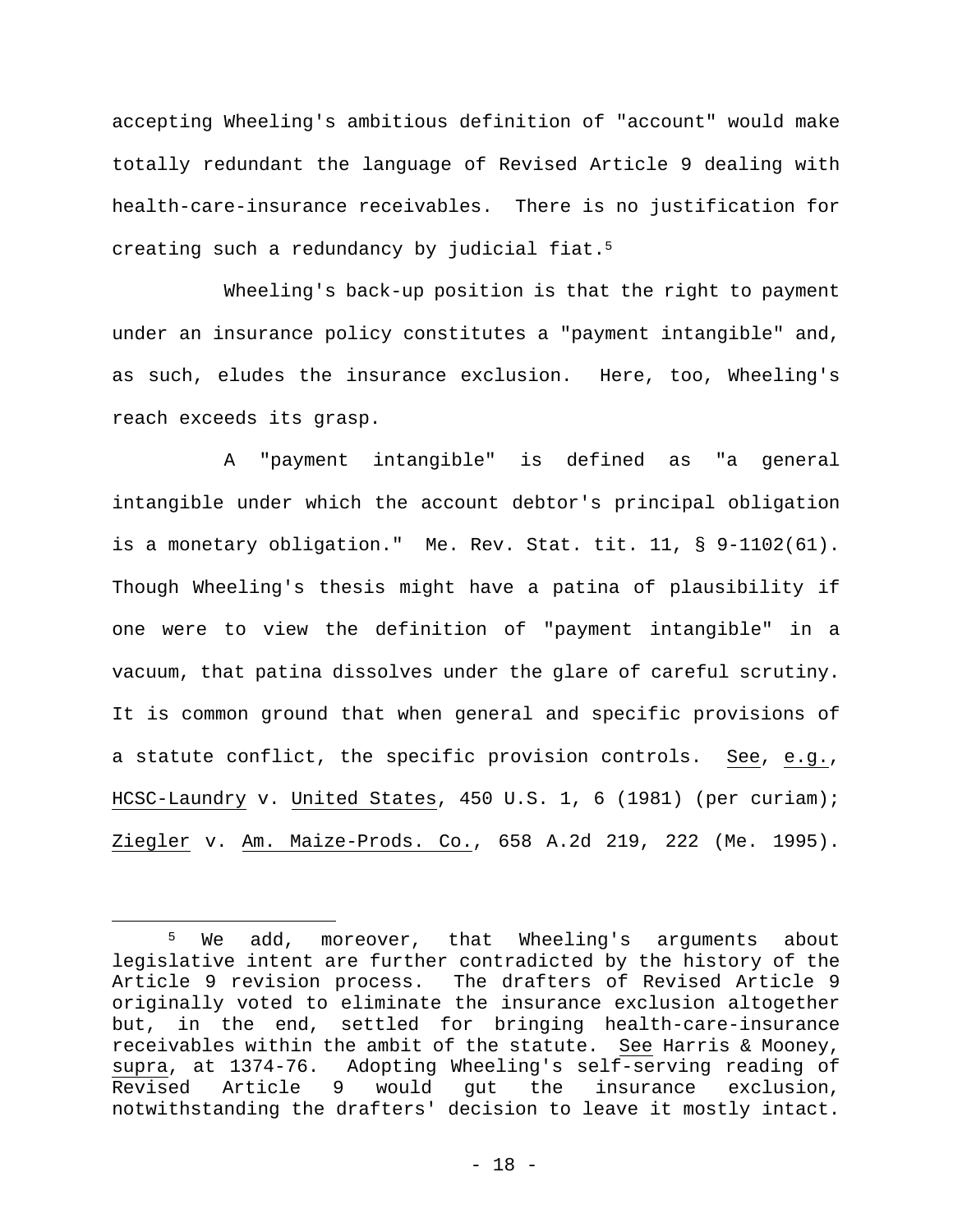Accordingly, Article 9's general definitional language must bow to its specific exclusion of rights under a policy of insurance.

 Wheeling's exhortation that we should reach a contrary result on policy grounds is empty rhetoric. Its warning that leaving insurance financing transactions to the vagaries of the common law will produce uncertainty and render insurance payments an under-utilized form of collateral is old hat. See, e.g., Andrew Verstein, Bad Policy for Good Policies: Article 9's Insurance Exclusion, 17 Conn. Ins. L.J. 287 (2011) (advocating elimination of insurance exclusion). The drafters of Revised Article 9 were well aware of these purported dangers, yet chose to retain the exclusion. See id. at 341-43; see also Harris & Mooney, supra, at 1374-75 & n.75. The appropriate forum in which to challenge that policy judgment is the Maine legislature, not the federal courts.

 The upshot is that the creation of a security interest in a right to payment under an insurance policy falls, under Maine's version of the UCC, squarely within Article 9's insurance exclusion. We hold, therefore, that the courts below did not err in rejecting Wheeling's strained effort to read the insurance exclusion into oblivion.

## **B. Treatment Under Common Law.**

 Having correctly found not only that Article 9 was inapposite but also that no other Maine statute governs the taking of security interests in insurance rights, the bankruptcy court

- 19 -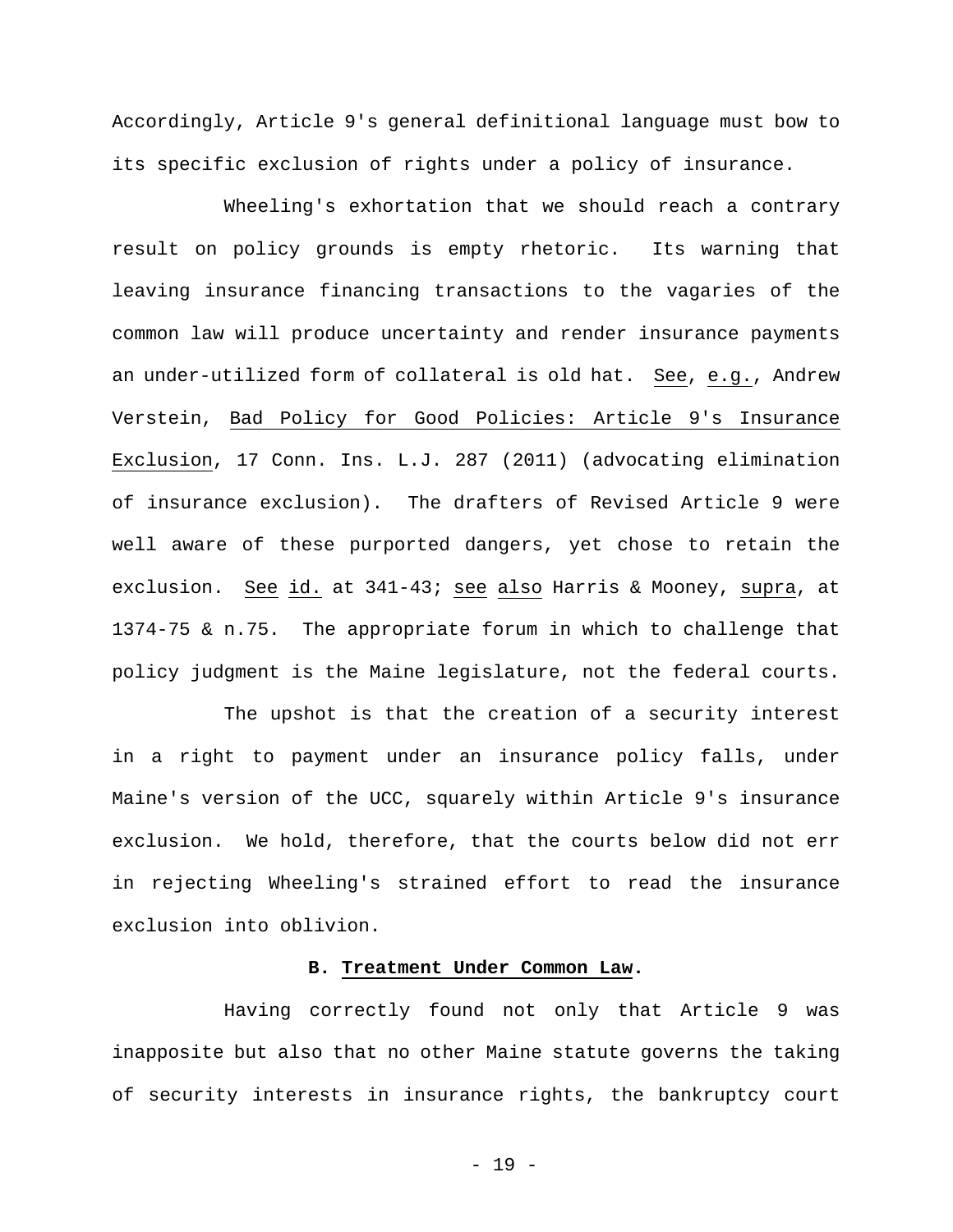proceeded to conclude that Wheeling had failed to perfect a security interest under Maine common law. See MMA I, 2014 WL 1491301, at \*2. The BAP agreed. See MMA II, 521 B.R. at 714. Battling on, Wheeling challenges this conclusion.

 Because Maine's highest court has not addressed the common-law requirements for perfecting a security interest in insurance rights, our duty is to make an informed prophecy as to how that court would rule if faced with the issue. See Bos. Reg'l Med. Ctr., Inc. v. Reynolds (In re Bos. Reg'l Med. Ctr., Inc.), 410 F.3d 100, 108 (1st Cir. 2005). In vaticinating the course that a state court likely would follow, we begin with settled principles of state law and then consider persuasive authority from other jurisdictions and the teachings of learned treatises. See id.; Blinzler v. Marriott Int'l, Inc., 81 F.3d 1148, 1151 (1st Cir. 1996). While conducting this inquiry, we pay particular heed to prior public policy pronouncements emanating from the state's highest court, see Andrew Robinson Int'l, Inc. v. Hartford Fire Ins. Co., 547 F.3d 48, 52 (1st Cir. 2008), and assume that the state tribunal would select a rule that best implements those policies, see Bos. Reg'l Med. Ctr., 410 F.3d at 108.

 At common law, a creditor claiming a security interest through a chattel mortgage was required to perfect its interest by taking possession of the collateral. See Prod. Credit Ass'n v. Kent, 56 A.2d 631, 632 (Me. 1948); Peaks v. Smith, 71 A. 884, 886

 $- 20 -$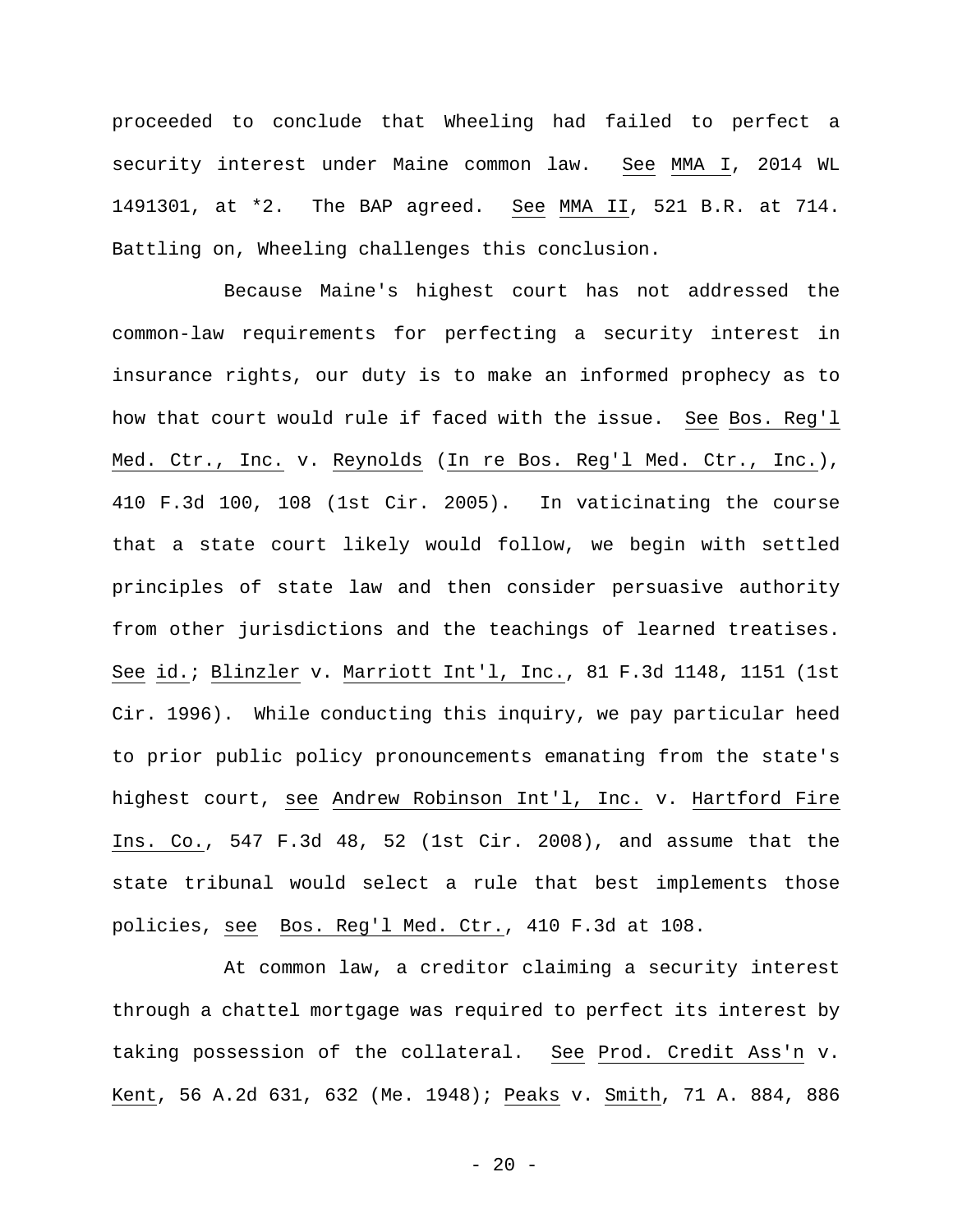(Me. 1908). The Maine legislature later provided that perfection could also be accomplished by recording the chattel mortgage with the appropriate municipal official. See Prod. Credit Ass'n, 56 A.2d at 632; Peaks, 71 A. at 886. In instances in which one method of perfection proved either impossible or impracticable, a creditor had to comply with the other in order to achieve priority status. See Prod. Credit Ass'n, 56 A.2d at 633.

 The purpose of requiring possession or recordation was to prevent the creation of secret liens and ensure that bona fide purchasers as well as creditors were given fair notice of the encumbrance. See id. at 632; Peaks, 71 A. at 886. This purpose is shared by the Article 9 regime, see Maplewood Poultry, 2 B.R. at 555, which now governs most secured transactions in Maine.

 Where intangible collateral (such as a payment right under an insurance policy) is involved, possession is not a practical method of perfection. Nor does any party suggest that Maine has a filing system that allows the recordation of interests in insurance policies. Yet the bankruptcy court has concluded that, in a situation similar to the situation here, a creditor could still comply with Maine common law even without recording its interest or taking possession of the insurance policy. See A-1 Credit Corp. v. Big Squaw Mt. Corp. (In re Big Squaw Mt. Corp.), 122 B.R. 831, 838-39 (Bankr. D. Me. 1990). This is a sensible view of the law — and we believe that Maine's highest court would

- 21 -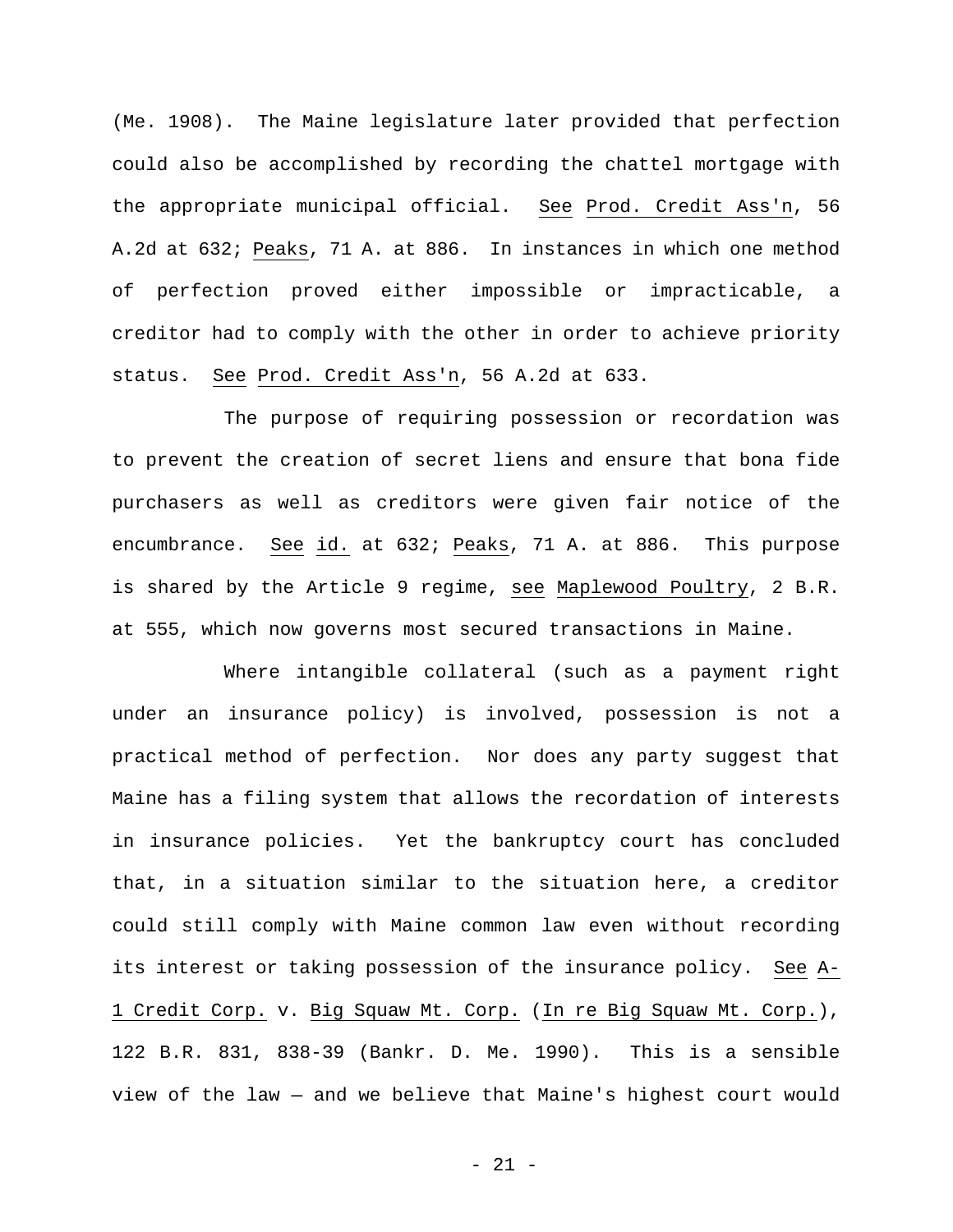not invariably require either possession or recordation as a sine qua non to the perfection of a security interest in an insurance policy. In all events, the trustee does not argue to the contrary.

 But this conclusion gets us only part-way home: it leaves open the question of what Maine law actually requires for the perfection of such an interest. This case does not demand a definitive answer to that question; principles of federalism and comity argue convincingly for cabining a federal court's predictions about how a state's highest court will answer novel legal questions as narrowly as possible. See Nolan v. CN8, 656 F.3d 71, 76 (1st Cir. 2011) (citing Moores v. Greenberg, 834 F.2d 1105, 1112 (1st Cir. 1987)). Following that wise precept, it suffices to say here that the Maine Supreme Judicial Court would, in our view, adopt a perfection rule requiring something more than what Wheeling did.

 Refined to bare essence, Wheeling argues here for a rule of perfection upon creation (that is, for a rule that the very creation of a security interest perfects that interest). Although automatic perfection paradigms are not unknown, such paradigms are not the norm. See James J. White & Robert S. Summers, Uniform Commercial Code § 23-5 (6th ed. 2010). Nor is there any sound reason to think that Maine's highest court would embrace such a paradigm. After all, a primary goal of both Article 9 and Maine's pre-UCC perfection rules is to ensure that other creditors have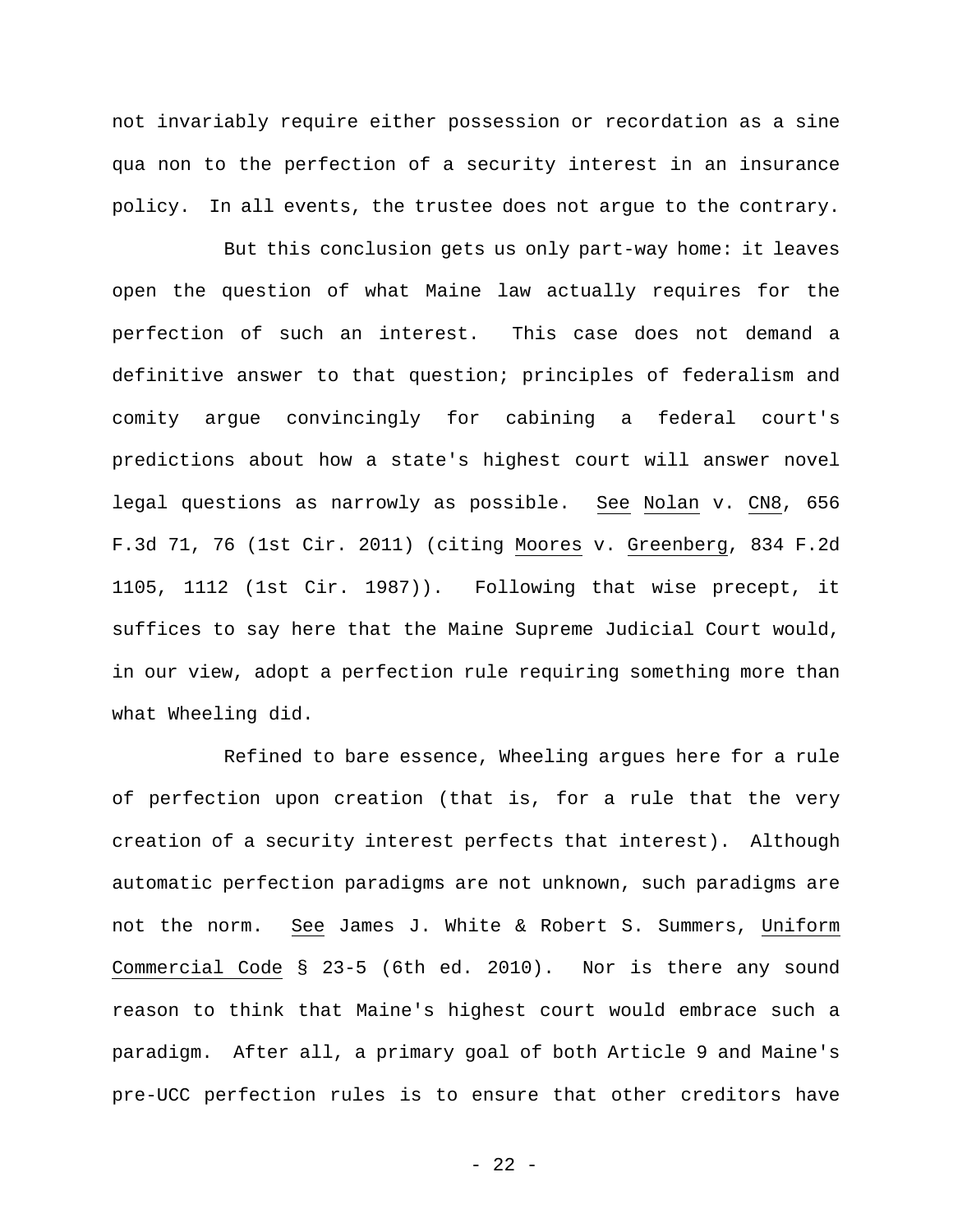notice of the security interest. An automatic perfection rule would frustrate that goal by making irrelevant the existence vel non of publicly available evidence of asserted security interests. Cf. Big Squaw Mt., 122 B.R. at 837 (suggesting that mere retention of security agreement was insufficient under Maine law to perfect security interest in insurance policy). Given Maine's wellestablished public policy disfavoring secret liens, see, e.g., Prod. Credit Ass'n, 56 A.2d at 632-33; Shaw v. Wilshire, 65 Me. 485, 490-92 (1876), we are confident that Maine's highest court will require some additional step, designed to furnish fair notice to other creditors, beyond the mere execution of a security agreement creating an interest in the right to payment under an insurance policy.

 This gets the grease from the goose. In this instance, Wheeling did nothing to perfect its claimed security interest other than filing a UCC-1 financing statement in Delaware. That financing statement described the collateral as "[a]ll of [MMA's] inventory, accounts and payment intangibles (as those terms are defined in the Uniform Commercial Code)." Those forms of collateral, as defined in the UCC, do not include rights under an insurance policy. See supra Part II.A. And though the financing statement mentions insurance as a form of proceeds, it does not identify insurance rights as a form of original collateral. It follows, we think, that the financing statement was wholly

- 23 -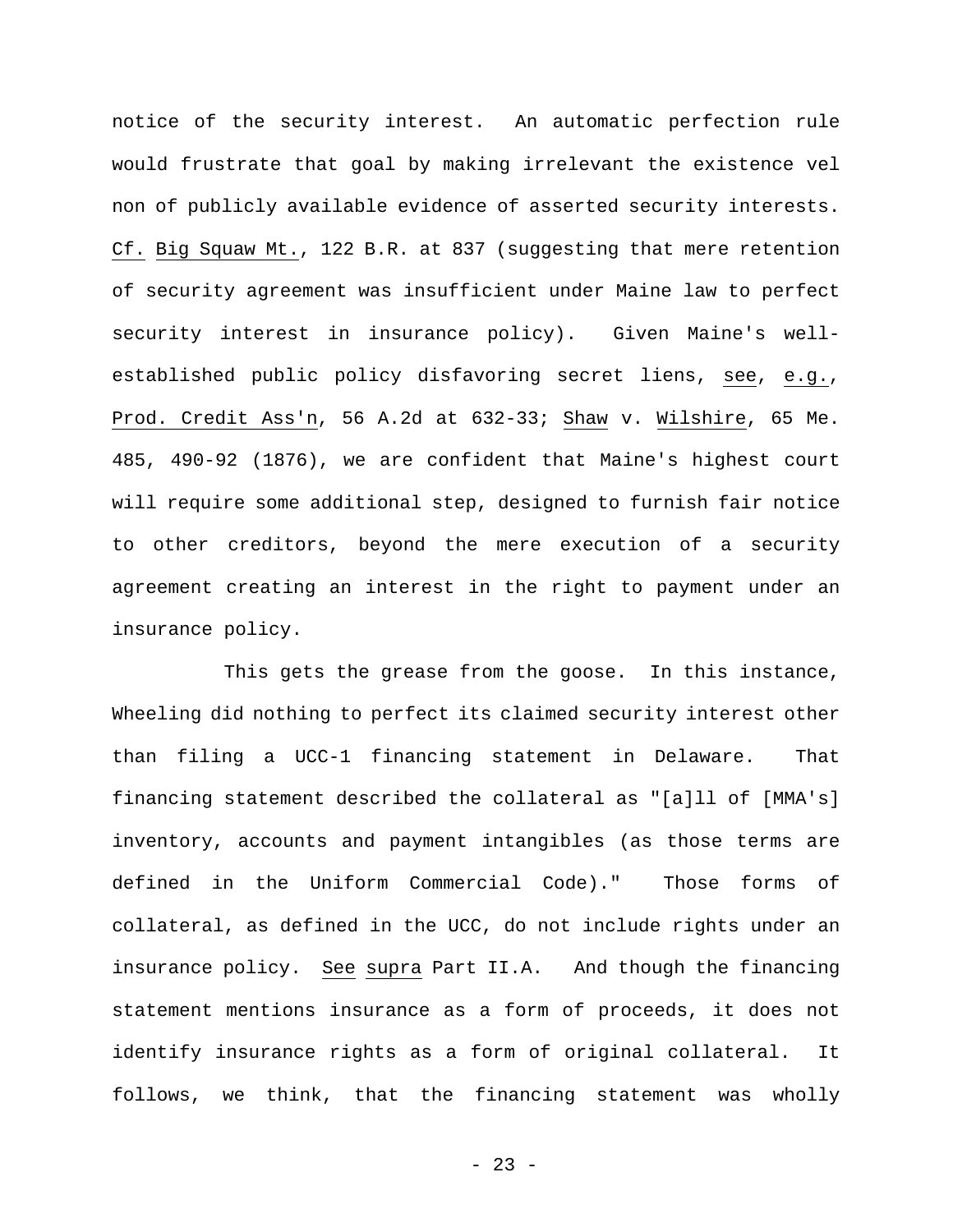inadequate to give fair notice (or, indeed, any notice at all) to others of Wheeling's purported interest in the Policy.6 We therefore conclude that Wheeling never perfected its security interest under Maine common law.

## **III. CONCLUSION**

1

 This case involves collateral that is, by means of a clearly articulated exclusion set forth in Maine's version of the UCC, outside the scope of Article 9. That exclusion plainly forecloses attempts to create a security interest in "a claim under a policy of insurance." Wheeling does not assert a direct interest in the insurance policy issued by Travelers to MMA but, rather, asserts a right to receive the only useful value of the Policy: a claim for payment under it. However, the insurance exclusion encompasses all rights to payment under insurance policies. It follows that a security interest in "accounts" and "payment intangibles" (like that held by Wheeling) does not attach to such rights.

 $6$  Apart from filing the financing statement  $-$  a step that was meaningless in terms of providing fair notice to others that Wheeling was claiming a security interest in a right to payment under an insurance policy issued to MMA — Wheeling took no other steps to perfect its asserted security interest even though such steps were feasible. For example, Wheeling could have informed Travelers of its interest prior to the accrual of the claim and taken a direct assignment, or required MMA to name it as a loss payee under the Policy as a condition for establishing the line of credit.